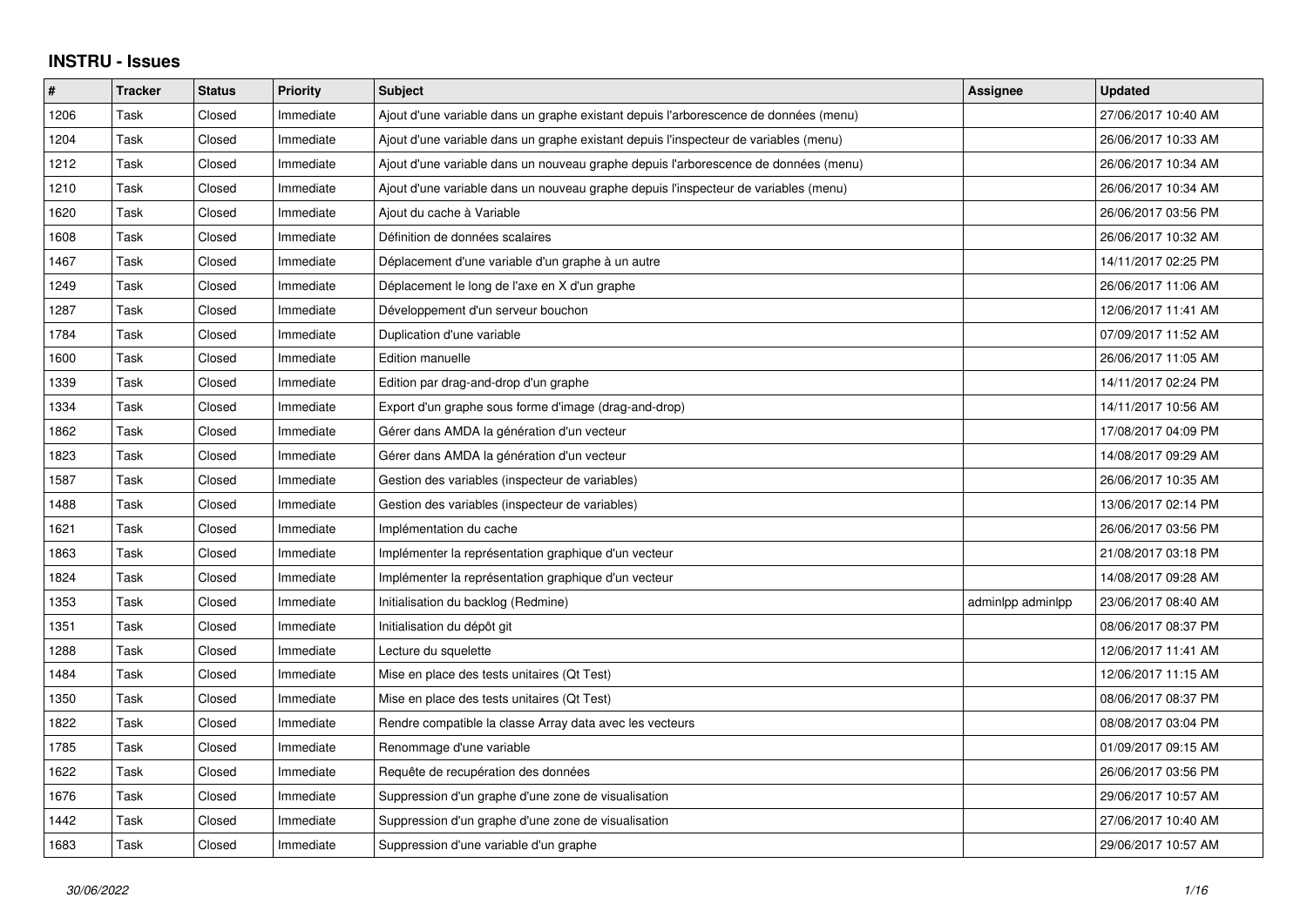| $\vert$ # | Tracker | <b>Status</b> | <b>Priority</b> | <b>Subject</b>                                                                       | <b>Assignee</b>            | <b>Updated</b>      |
|-----------|---------|---------------|-----------------|--------------------------------------------------------------------------------------|----------------------------|---------------------|
| 1214      | Task    | Closed        | Immediate       | Suppression d'une variable d'un graphe                                               |                            | 27/06/2017 10:40 AM |
| 1708      | Task    | Closed        | Immediate       | Suppression d'une variable sélectionnée                                              |                            | 05/07/2017 11:40 AM |
| 1182      | Task    | Closed        | Immediate       | Visualisation de données scalaires                                                   |                            | 26/06/2017 10:32 AM |
| 1241      | Task    | Closed        | Immediate       | Zoom sur l'axe en X d'un graphe (molette)                                            |                            | 26/06/2017 11:06 AM |
| 1243      | Task    | Closed        | Immediate       | Zoom sur l'axe en Y d'un graphe (molette)                                            |                            | 26/06/2017 11:06 AM |
| 597       | Task    | Closed        | Urgent          | 3.0.0.15                                                                             | thomas chust               | 18/02/2016 01:07 PM |
| 1031      | Task    | Closed        | Urgent          | 3.2.0.10                                                                             | Alexis Jeandet             | 28/03/2017 04:17 PM |
| 1472      | Task    | Closed        | Urgent          | Cpack windows pour windows                                                           |                            | 12/06/2017 11:15 AM |
| 1792      | Task    | Closed        | Urgent          | Filtrage de l'arborescence par search box                                            |                            | 02/08/2017 11:39 AM |
| 3134      | Task    | Closed        | Urgent          | Livraison de 3.2.0.22 avec gcov                                                      | Alexis Jeandet             | 13/12/2018 07:52 AM |
| 3167      | Task    | Closed        | Urgent          | Livraison de 3.2.0.23 avec gcov                                                      | Alexis Jeandet             | 30/10/2018 01:39 PM |
| 1059      | Task    | Closed        | Urgent          | Livraison SDD                                                                        | Veronique bouzid           | 21/06/2018 09:40 AM |
| 1473      | Task    | Closed        | Urgent          | Mock sous linux                                                                      |                            | 17/07/2017 09:59 AM |
| 1250      | Task    | Closed        | Urgent          | Recalibrage d'un graphe synchronisé                                                  |                            | 25/07/2017 05:19 PM |
| 620       | Task    | Closed        | High            | 3.0.0.22                                                                             | Veronique bouzid           | 08/03/2016 01:50 PM |
| 1053      | Task    | Closed        | High            | 3.2.0.15                                                                             | bruno katra                | 22/06/2018 05:15 PM |
| 1237      | Task    | Closed        | High            | Accès à la valeur d'une donnée de variable de type spectrogramme                     |                            | 16/11/2017 10:55 AM |
| 1705      | Task    | Closed        | High            | Acquisition des données AMDA                                                         |                            | 13/07/2017 10:04 AM |
| 1783      | Task    | Closed        | High            | Ajout de colonne dans l'inspecteur de variable                                       |                            | 14/08/2017 09:29 AM |
| 1704      | Task    | Closed        | High            | Annulation de l'acquisition de donnée                                                |                            | 17/07/2017 10:03 AM |
| 1771      | Task    | Closed        | High            | Annulation de l'acquisition de donnée - Arrêter la NetworkReply                      |                            | 25/07/2017 05:19 PM |
| 1793      | Task    | Closed        | High            | Annulation de l'acquisition de donnée - Impact sur les plugins et l'appli            |                            | 25/07/2017 05:19 PM |
| 3611      | Task    | Closed        | High            | carton                                                                               | antoine couvert            | 02/02/2021 01:42 PM |
| 1352      | Task    | Closed        | High            | Connexion au dépôt git (RhodeCode)                                                   |                            | 08/06/2017 08:37 PM |
| 1715      | Task    | Closed        | High            | Création du noeud de l'arborescence de donnée AMDA                                   |                            | 07/07/2017 03:09 PM |
| 905       | Task    | Closed        | High            | Delivery 3.1.0.5                                                                     | Veronique bouzid           | 18/01/2017 12:13 PM |
| 1441      | Task    | Closed        | High            | Déplacement d'un graphe à l'intérieur de sa zone de visualisation                    |                            | 14/11/2017 02:28 PM |
| 1438      | Task    | Closed        | High            | Déplacement d'une zone de visualisation à l'intérieur de son onglet de visualisation |                            | 14/11/2017 02:26 PM |
| 14        | Task    | Closed        | High            | Fichier de configuration FPGA                                                        | Jean-Christophe<br>Pellion | 13/03/2014 07:17 AM |
| 876       | Task    | Closed        | High            | implémentation R3++ : mise en conformité ICD/IDB 4.3.0                               | bruno katra                | 27/02/2017 05:51 PM |
| 3254      | Task    | Closed        | High            | Livraison sources 3.2.0.24 pour analyse Logiscope // W. Recart                       | William Recart             | 12/12/2018 06:54 PM |
| 612       | Task    | Closed        | High            | Long Test in normal mode                                                             | bruno katra                | 10/02/2016 05:38 PM |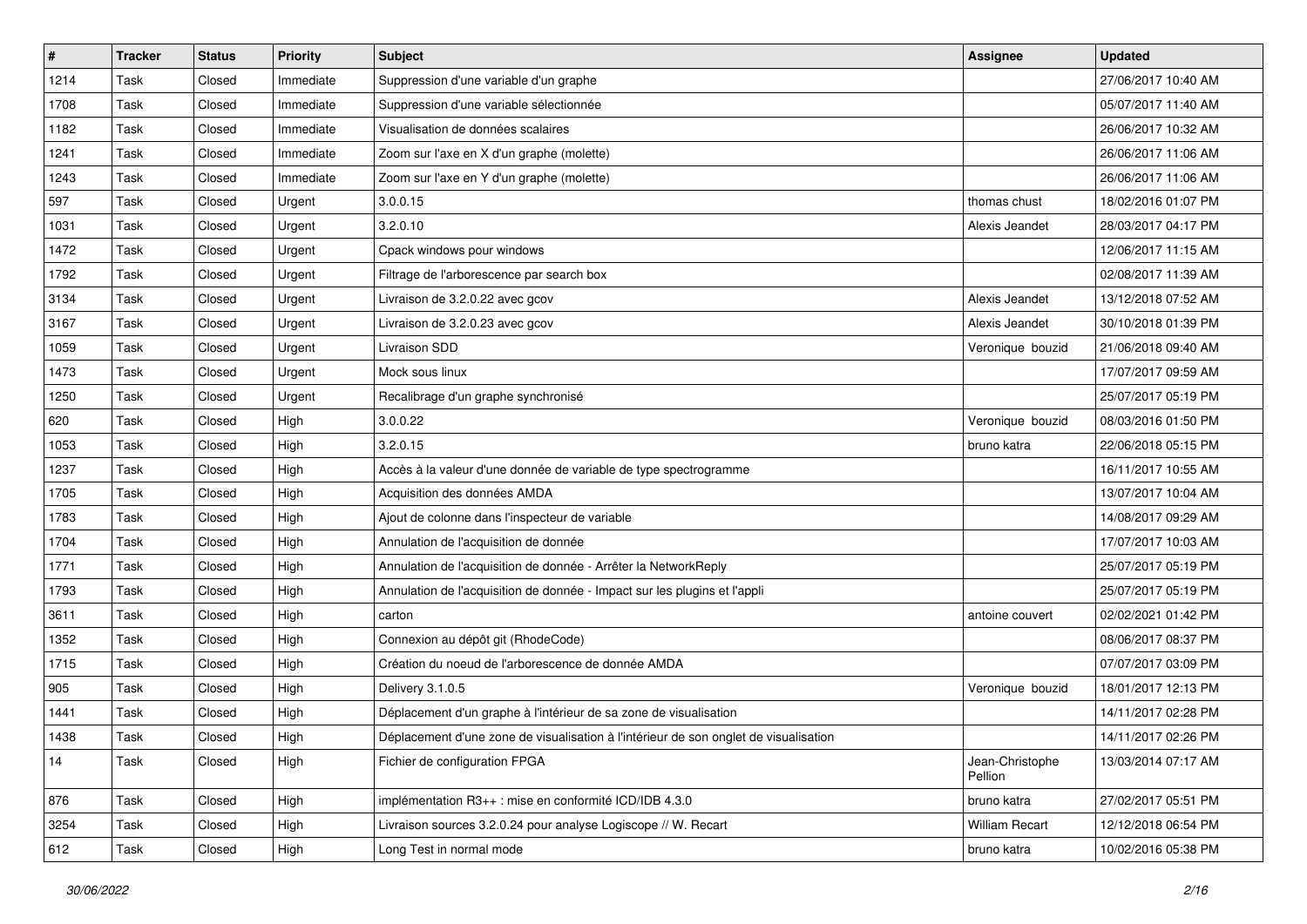| $\sharp$ | <b>Tracker</b> | <b>Status</b> | <b>Priority</b> | <b>Subject</b>                                                    | <b>Assignee</b>  | <b>Updated</b>      |
|----------|----------------|---------------|-----------------|-------------------------------------------------------------------|------------------|---------------------|
| 618      | Task           | Closed        | High            | Long test with SBM1 and SBM2 FSW 3.0.0.20                         | paul leroy       | 02/03/2016 02:45 PM |
| 3918     | Task           | Closed        | High            | Mise à jour des 2 DEFINE PA_LFR_KCOEFF_BLK_NR pour le KCOEFF_DUMP | Alexis Jeandet   | 11/01/2022 02:39 PM |
| 1096     | Task           | Closed        | High            | Mise a jour document de calibration                               | bruno katra      | 05/05/2017 05:43 PM |
| 3845     | Task           | Closed        | High            | Order missing parts for BBM                                       | Alexis Jeandet   | 30/05/2021 04:52 PM |
| 1714     | Task           | Closed        | High            | Parser de fichier JSON                                            |                  | 07/07/2017 03:09 PM |
| 1187     | Task           | Closed        | High            | Unicité spectrogramme dans un graphe                              |                  | 16/11/2017 10:52 AM |
| 3849     | Task           | Closed        | High            | Update BBM schematics with correct part values                    | Dominique Alison | 30/05/2021 04:53 PM |
| 1703     | Task           | Closed        | High            | Widget de téléchargement                                          |                  | 17/07/2017 10:03 AM |
| 1770     | Task           | Closed        | High            | Widget de téléchargement - refactoring                            |                  | 25/07/2017 05:19 PM |
| 595      | Task           | Closed        | Normal          | 3.0.0.14                                                          | Veronique bouzid | 11/02/2016 02:28 PM |
| 603      | Task           | Closed        | Normal          | 3.0.0.16                                                          | bruno katra      | 24/03/2017 11:50 AM |
| 605      | Task           | Closed        | Normal          | 3.0.0.17                                                          |                  | 04/02/2016 08:19 AM |
| 609      | Task           | Closed        | Normal          | 3.0.0.19                                                          | Veronique bouzid | 22/02/2016 10:37 AM |
| 614      | Task           | Closed        | Normal          | 3.0.0.20                                                          | thomas chust     | 02/03/2016 02:47 PM |
| 619      | Task           | Closed        | Normal          | 3.0.0.21                                                          |                  | 22/02/2016 10:34 AM |
| 733      | Task           | Closed        | Normal          | 3.1.0.2 DPU                                                       | bruno katra      | 24/03/2017 11:49 AM |
| 742      | Task           | Closed        | Normal          | 3.1.0.4                                                           | Veronique bouzid | 19/08/2016 10:23 AM |
| 769      | Task           | Closed        | Normal          | 3.1.0.4 sources et headers                                        | bruno katra      | 27/01/2017 02:08 PM |
| 1036     | Task           | Closed        | Normal          | 3.2.0.11                                                          |                  | 30/03/2017 12:16 PM |
| 1040     | Task           | Closed        | Normal          | 3.2.0.12                                                          | bruno katra      | 30/03/2017 05:16 PM |
| 1043     | Task           | Closed        | Normal          | 3.2.0.13                                                          | bruno katra      | 18/04/2017 10:37 AM |
| 1049     | Task           | Closed        | Normal          | 3.2.0.13 dpu                                                      | bruno katra      | 04/04/2017 04:43 PM |
| 1050     | Task           | Closed        | Normal          | 3.2.0.14                                                          | bruno katra      | 18/04/2017 10:37 AM |
| 1055     | Task           | Closed        | Normal          | 3.2.0.15 dpu                                                      | bruno katra      | 29/06/2017 06:01 PM |
| 951      | Task           | Closed        | Normal          | 3.2.0.2                                                           | Veronique bouzid | 22/03/2017 02:49 PM |
| 980      | Task           | Closed        | Normal          | 3.2.0.3                                                           | Veronique bouzid | 22/03/2017 02:49 PM |
| 986      | Task           | Closed        | Normal          | 3.2.0.4                                                           |                  | 22/03/2017 02:49 PM |
| 987      | Task           | Closed        | Normal          | 3.2.0.5                                                           |                  | 22/03/2017 02:49 PM |
| 992      | Task           | Closed        | Normal          | 3.2.0.6                                                           | bruno katra      | 22/03/2017 02:48 PM |
| 1003     | Task           | Closed        | Normal          | 3.2.0.7                                                           | Veronique bouzid | 27/03/2017 11:05 AM |
| 1024     | Task           | Closed        | Normal          | 3.2.0.8                                                           |                  | 27/03/2017 11:04 AM |
| 1028     | Task           | Closed        | Normal          | 3.2.0.9                                                           |                  | 28/03/2017 11:31 AM |
| 248      | Task           | Closed        | Normal          | Action 6 (team meeting in Graz)                                   | paul leroy       | 05/02/2015 08:42 AM |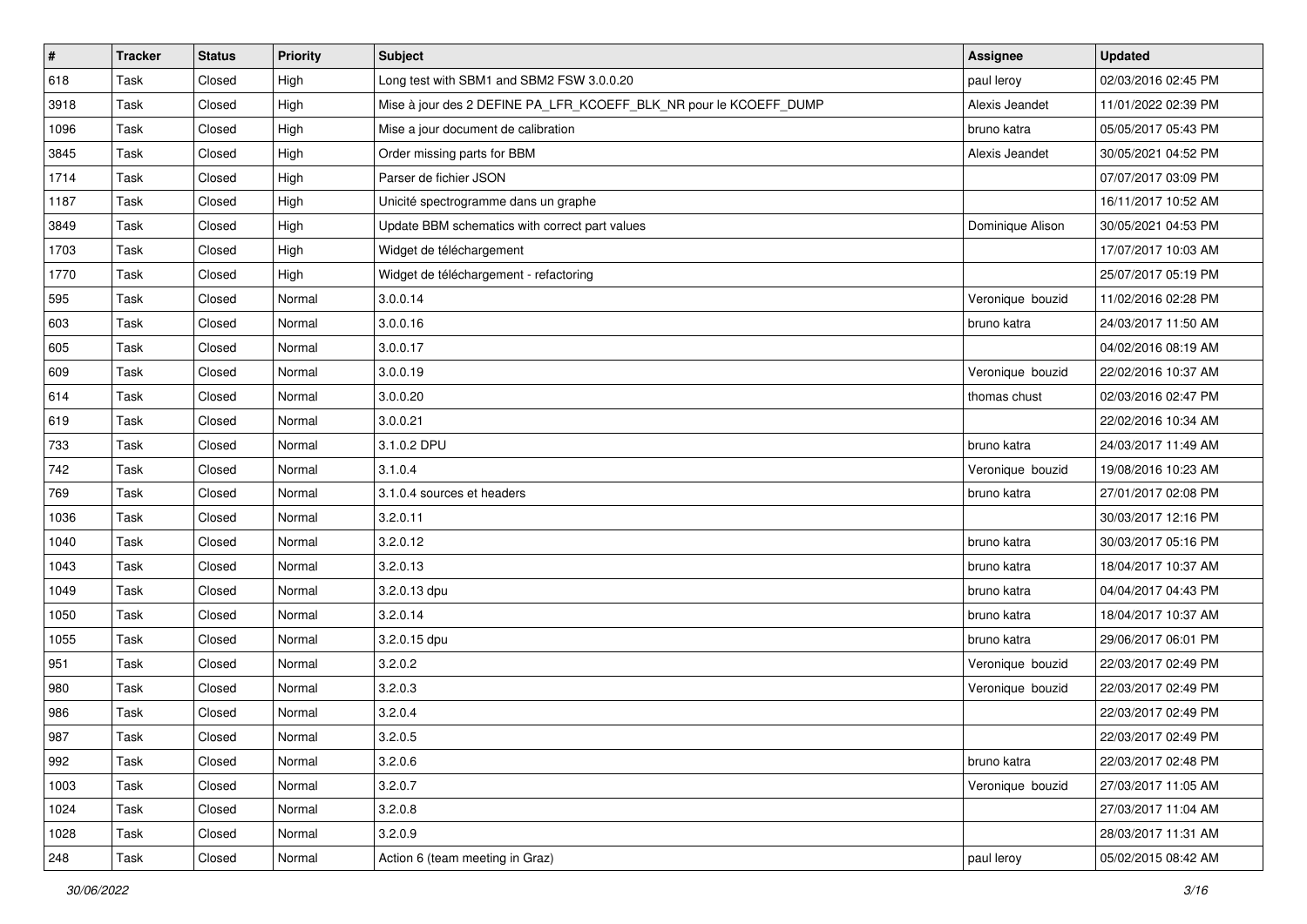| $\sharp$ | <b>Tracker</b> | <b>Status</b> | <b>Priority</b> | Subject                                                                                       | <b>Assignee</b> | <b>Updated</b>      |
|----------|----------------|---------------|-----------------|-----------------------------------------------------------------------------------------------|-----------------|---------------------|
| 2291     | Task           | Closed        | Normal          | Affichage d'un curseur dans un graphe                                                         |                 | 22/11/2017 05:47 PM |
| 2293     | Task           | Closed        | Normal          | Affichage d'une zone de sélection dans un graphe                                              |                 | 05/12/2017 05:50 PM |
| 2471     | Task           | Closed        | Normal          | Affichage de l'état d'un évènement sélectionné                                                |                 | 20/12/2017 10:35 AM |
| 2469     | Task           | Closed        | Normal          | Affichage de l'Evènement sur la zone sélectionnée                                             |                 | 09/01/2018 03:15 PM |
| 1884     | Task           | Closed        | Normal          | Affichage des données présentes avant acquisition                                             |                 | 21/08/2017 03:45 PM |
| 2237     | Task           | Closed        | Normal          | Affichage des valeurs de spectrogramme dans une tooltip                                       |                 | 29/11/2017 09:22 AM |
| 2232     | Task           | Closed        | Normal          | Affichage du spectrogramme bouchon dans un graphe                                             |                 | 15/11/2017 05:07 PM |
| 2465     | Task           | Closed        | Normal          | Affichage d'un sous menu de type zone à choisir                                               |                 | 18/12/2017 09:33 AM |
| 2461     | Task           | Closed        | Normal          | Affichage d'un sous menu de type zones à cocher                                               |                 | 18/12/2017 09:33 AM |
| 1789     | Task           | Closed        | Normal          | Affinage du cache                                                                             |                 | 31/07/2017 02:34 PM |
| 1949     | Task           | Closed        | Normal          | Affiner les étapes de téléchargement de la progress bar                                       |                 | 27/09/2017 10:19 AM |
| 1694     | Task           | Closed        | Normal          | Ajout d'un bouton Apply sur le widget de temps                                                |                 | 03/07/2017 11:51 AM |
| 2201     | Task           | Closed        | Normal          | Ajout d'un catalogue                                                                          |                 | 31/10/2017 04:50 PM |
| 2215     | Task           | Closed        | Normal          | Ajout d'un DB                                                                                 |                 | 09/11/2017 09:42 AM |
| 2196     | Task           | Closed        | Normal          | ajout d'un Event                                                                              |                 | 30/10/2017 02:54 PM |
| 2231     | Task           | Closed        | Normal          | Ajout d'un produit représentant un spectrogramme dans le plugin bouchon                       |                 | 10/11/2017 09:49 AM |
| 2208     | Task           | Closed        | Normal          | Ajout d'un Tag                                                                                |                 | 03/11/2017 03:06 PM |
| 1713     | Task           | Closed        | Normal          | Ajout d'une colonne Domaine temporelle                                                        |                 | 30/06/2017 09:34 AM |
| 1457     | Task           | Closed        | Normal          | Ajout d'une variable dans un graphe existant depuis l'arborescence de données (drag-and-drop) |                 | 14/11/2017 02:14 PM |
| 1455     | Task           | Closed        | Normal          | Ajout d'une variable dans un graphe existant depuis l'inspecteur de variables (drag-and-drop) |                 | 14/11/2017 02:16 PM |
| 1463     | Task           | Closed        | Normal          | Ajout d'une variable dans un nouveau graphe depuis l'arborescence de données (drag-and-drop)  |                 | 14/11/2017 02:14 PM |
| 1461     | Task           | Closed        | Normal          | Ajout d'une variable dans un nouveau graphe depuis l'inspecteur de variables (drag-and-drop)  |                 | 14/11/2017 02:15 PM |
| 2365     | Task           | Closed        | Normal          | Ajout de l'option de compilation pour CMake                                                   |                 | 06/12/2017 11:06 AM |
| 1696     | Task           | Closed        | Normal          | Ajout du menu plot                                                                            |                 | 03/07/2017 11:25 AM |
| 2481     | Task           | Closed        | Normal          | Ajout d'évènement d'un nœud à un autre                                                        |                 | 21/12/2017 05:04 PM |
| 2436     | Task           | Closed        | Normal          | Ajout d'un Evènement                                                                          |                 | 20/12/2017 10:35 AM |
| 459      | Task           | Closed        | Normal          | Ajouter à la SRS et User Manual comprtement des infos BIAS, R0, R1,                           | bruno katra     | 04/11/2015 04:47 PM |
| 677      | Task           | Closed        | Normal          | Ajouter au SUM info sur HK_LFR_MAG_FIELDS_FLAG                                                | bruno katra     | 09/05/2017 04:07 PM |
| 2507     | Task           | Closed        | Normal          | Ajouter des poids de fréquence d'exécution des opérations                                     |                 | 21/12/2017 05:56 PM |
| 2506     | Task           | Closed        | Normal          | Ajouter l'opération de suppression de variable                                                |                 | 21/12/2017 05:56 PM |
| 2418     | Task           | Closed        | Normal          | Ajouter le nom d'un Evènement dans le modèle                                                  |                 | 06/12/2017 04:20 PM |
| 2503     | Task           | Closed        | Normal          | Ajouter les opérations de déplacement                                                         |                 | 21/12/2017 05:57 PM |
| 2508     | Task           | Closed        | Normal          | Ajouter les opérations de synchronisation/désynchronisation                                   |                 | 21/12/2017 05:56 PM |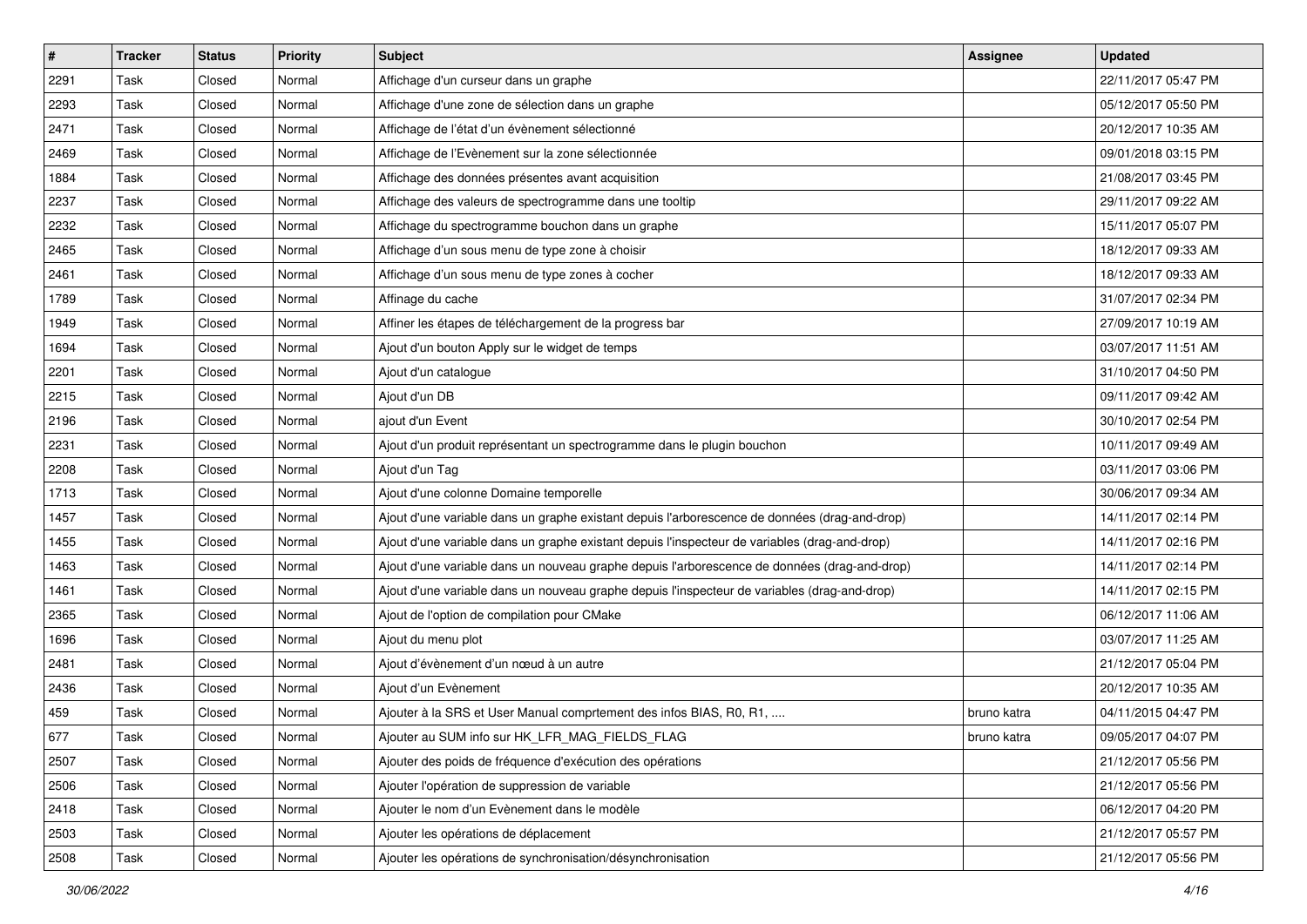| $\sharp$ | <b>Tracker</b> | <b>Status</b> | <b>Priority</b> | <b>Subject</b>                                                         | Assignee         | <b>Updated</b>      |
|----------|----------------|---------------|-----------------|------------------------------------------------------------------------|------------------|---------------------|
| 2421     | Task           | Closed        | Normal          | Ajouter l'opération de copie d'un Event/Catalogue vers un autre DB     |                  | 07/12/2017 02:51 PM |
| 2445     | Task           | Closed        | Normal          | Ajouter un Catalogue statique                                          |                  | 21/12/2017 05:42 PM |
| 2500     | Task           | Closed        | Normal          | Ajouter un champ Autheur pour Catalogue et Event                       |                  | 06/12/2017 04:20 PM |
| 3356     | Task           | Closed        | Normal          | Ajouter un diff du code entre 3.2.0.15 et 3.2.0.24 dans SCF +CDN -07   | bruno katra      | 01/04/2019 02:38 PM |
| 1970     | Task           | Closed        | Normal          | Ajouter une colonne "Nombre de points"                                 |                  | 07/09/2017 02:36 PM |
| 2458     | Task           | Closed        | Normal          | Amélioration du drop d'une variable avec les spectro                   |                  | 16/01/2018 02:57 PM |
| 1865     | Task           | Closed        | Normal          | Améliorations sur l'acquisition de données AMDA                        |                  | 28/08/2017 09:17 AM |
| 1818     | Task           | Closed        | Normal          | Améliorations sur l'acquisition de données AMDA                        |                  | 14/08/2017 09:29 AM |
| 1774     | Task           | Closed        | Normal          | Améliorations sur l'acquisition de données AMDA                        |                  | 31/07/2017 02:37 PM |
| 1752     | Task           | Closed        | Normal          | Améliorations sur l'acquisition de données AMDA                        |                  | 17/07/2017 10:03 AM |
| 1966     | Task           | Closed        | Normal          | Améliorer l'affichage de données                                       |                  | 27/09/2017 10:23 AM |
| 2510     | Task           | Closed        | Normal          | Améliorer l'exécution des opérations                                   |                  | 21/12/2017 05:56 PM |
| 2115     | Task           | Closed        | Normal          | Analyse bug de mise à jour des requetes                                |                  | 09/10/2017 11:37 PM |
| 3199     | Task           | Closed        | Normal          | Analyse couverture de tests 3.2.0.24                                   | Veronique bouzid | 01/04/2019 11:41 AM |
| 2283     | Task           | Closed        | Normal          | Analyse des problèmes de performance sur mac                           |                  | 22/11/2017 02:16 PM |
| 1873     | Task           | Closed        | Normal          | Analyse du problème d'acquisition avec wireshark                       |                  | 18/08/2017 02:03 PM |
| 2094     | Task           | Closed        | Normal          | Analyse et correction de la perte de synchronisation                   |                  | 27/09/2017 05:06 PM |
| 1950     | Task           | Closed        | Normal          | Analyse et correction de la perte de synchronisation                   |                  | 27/09/2017 10:19 AM |
| 3350     | Task           | Closed        | Normal          | Analyse et rapport sur les tech notes concernant le LEON3              | Alexis Jeandet   | 01/04/2019 01:53 PM |
| 1874     | Task           | Closed        | Normal          | Analyse problème barrière sur les variables en 17 (ACQUISITION API V5) |                  | 23/08/2017 02:45 PM |
| 1882     | Task           | Closed        | Normal          | Analyser et corriger le problème du cosinus avec IAPI d'acquisition v5 |                  | 18/08/2017 02:03 PM |
| 1697     | Task           | Closed        | Normal          | Analyze qualité cosinus                                                |                  | 30/06/2017 11:18 AM |
| 465      | Task           | Closed        | Normal          | Annonces d'emploi                                                      | Alexis Jeandet   | 14/02/2019 09:50 AM |
| 2450     | Task           | Closed        | Normal          | Annulation des modifications sur catalogue                             |                  | 21/12/2017 05:03 PM |
| 2474     | Task           | Closed        | Normal          | Annulation des modifications sur évènements                            |                  | 20/12/2017 10:35 AM |
| 1820     | Task           | Closed        | Normal          | API Acquisition v2                                                     |                  | 08/08/2017 03:17 PM |
| 1371     | Task           | Closed        | Normal          | API de visualisation des données                                       |                  | 08/06/2017 08:36 PM |
| 1923     | Task           | Closed        | Normal          | Appliquer la tolérance au chargement de la variable                    |                  | 21/09/2017 11:43 AM |
| 1857     | Task           | Closed        | Normal          | Appliquer la tolérance au chargement de la variable                    |                  | 28/08/2017 09:15 AM |
| 1805     | Task           | Closed        | Normal          | Arrangement de la ScrollBar                                            |                  | 14/08/2017 09:17 AM |
| 1778     | Task           | Closed        | Normal          | Arrangement de la ScrollBar                                            |                  | 31/07/2017 02:34 PM |
| 1804     | Task           | Closed        | Normal          | Arranger les labels de temps pour plus de précisions                   |                  | 14/08/2017 09:22 AM |
| 636      | Task           | Closed        | Normal          | bad management of HK_LFR_AHB_CORRECTABLE                               | Veronique bouzid | 21/06/2018 01:29 PM |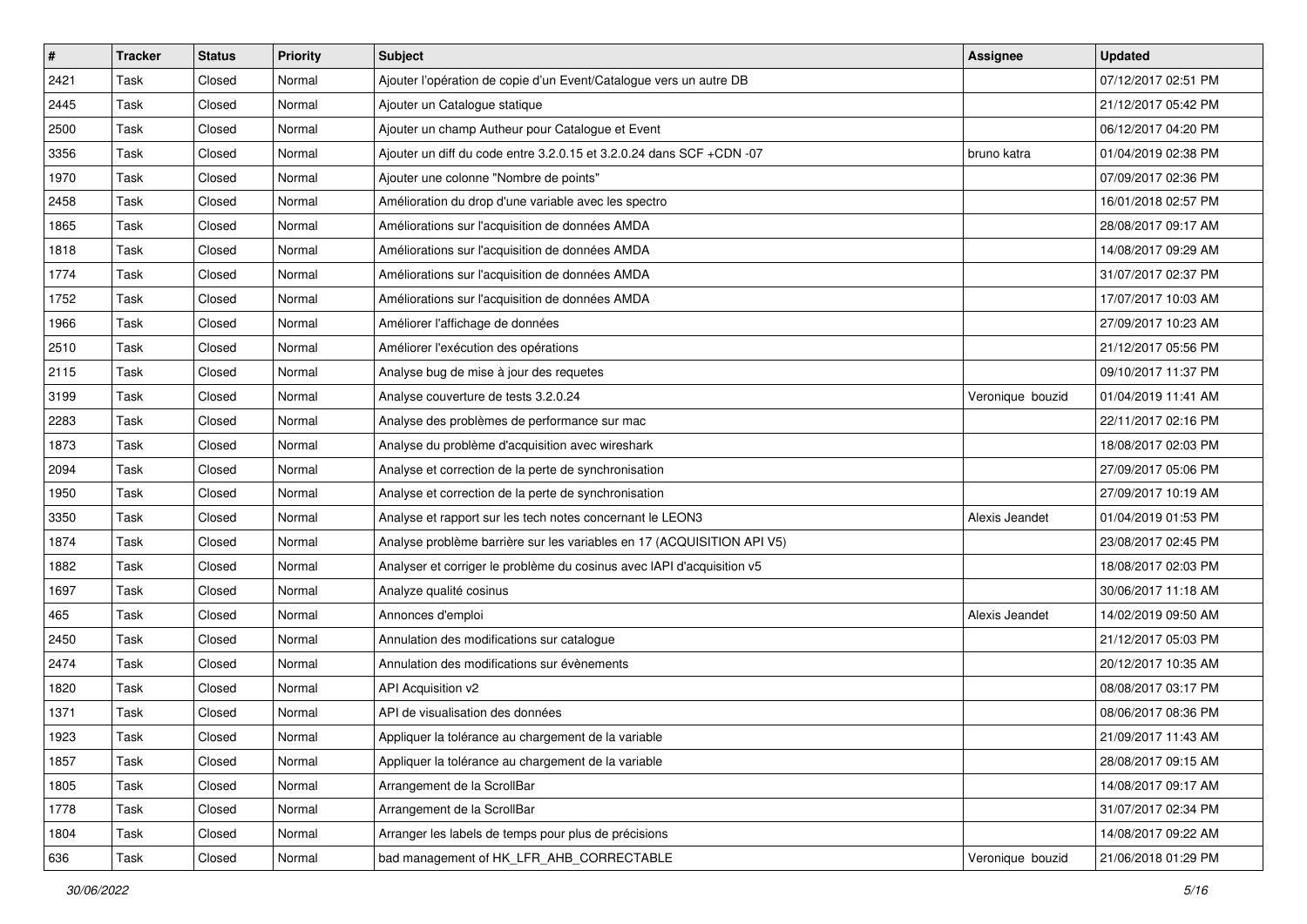| $\sharp$ | <b>Tracker</b> | <b>Status</b> | <b>Priority</b> | Subject                                                                               | <b>Assignee</b>            | <b>Updated</b>      |
|----------|----------------|---------------|-----------------|---------------------------------------------------------------------------------------|----------------------------|---------------------|
| 1932     | Task           | Closed        | Normal          | Barre de chargement dès le début de la requete                                        |                            | 22/09/2017 03:20 PM |
| 1871     | Task           | Closed        | Normal          | Barre de chargement dès le début de la requete                                        |                            | 28/08/2017 09:17 AM |
| 3817     | Task           | Closed        | Normal          | <b>BBM PCB layout</b>                                                                 | Alexis Jeandet             | 20/05/2021 01:07 PM |
| 3848     | Task           | Closed        | Normal          | <b>BBM</b> soldering                                                                  | Alexis Jeandet             | 30/05/2021 04:53 PM |
| 2490     | Task           | Closed        | Normal          | Boite de dialogue de sauvegarde/annulation des modifs lors de la fermeture de SciQLop |                            | 09/01/2018 03:15 PM |
| 446      | Task           | Closed        | Normal          | BP1 BP2 pour release 3                                                                | paul leroy                 | 02/07/2015 03:08 PM |
| 122      | Task           | Closed        | Normal          | Calcul optimisé du fine time.                                                         | bruno katra                | 24/04/2014 06:10 PM |
| 1890     | Task           | Closed        | Normal          | Calcule Y Range                                                                       |                            | 23/08/2017 02:44 PM |
| 227      | Task           | Closed        | Normal          | Calibration                                                                           | Jean-Christophe<br>Pellion | 10/02/2015 04:22 PM |
| 2105     | Task           | Closed        | Normal          | Changement du serveur AMDA vers AMDA Test                                             |                            | 27/09/2017 05:06 PM |
| 2499     | Task           | Closed        | Normal          | Changer l'attribut owner vers repository                                              |                            | 06/12/2017 03:31 PM |
| 1881     | Task           | Closed        | Normal          | Changer les valeurs des colonnes tstart tend pour la vrai donnée à l'intérieur        |                            | 23/08/2017 02:31 PM |
| 1483     | Task           | Closed        | Normal          | Clang Analyser avec Qt sous WIndows                                                   |                            | 12/06/2017 11:19 AM |
| 2367     | Task           | Closed        | Normal          | Compatibilité pour Meson                                                              |                            | 06/12/2017 11:06 AM |
| 1046     | Task           | Closed        | Normal          | compilation de RTEMS avec l'option -mfix-b2bst                                        | bruno katra                | 18/04/2017 02:02 PM |
| 1344     | Task           | Closed        | Normal          | Compilation du projet                                                                 |                            | 08/06/2017 08:37 PM |
| 3661     | Task           | Closed        | Normal          | Comprendre l'interconnexion des différents matériels                                  | antoine beney              | 02/02/2021 02:06 PM |
| 3674     | Task           | Closed        | Normal          | Comprendre la commande d'une Led, d'une ligne de Led et d'une rangée (demi-panneau)   | Mathieu PEREIRA            | 02/02/2021 03:05 PM |
| 2191     | Task           | Closed        | Normal          | Configuration API avec QMake et QxOrm                                                 |                            | 30/10/2017 02:54 PM |
| 1809     | Task           | Closed        | Normal          | Contiguité du cache                                                                   |                            | 14/08/2017 09:17 AM |
| 2239     | Task           | Closed        | Normal          | Contrôles sur la zone d'affichage du spectrogramme                                    |                            | 29/11/2017 09:22 AM |
| 2113     | Task           | Closed        | Normal          | Correction bug quand duplication variable                                             |                            | 28/09/2017 09:50 AM |
| 2114     | Task           | Closed        | Normal          | Correction bug quand renommage variable                                               |                            | 27/09/2017 05:05 PM |
| 1957     | Task           | Closed        | Normal          | Correction diverses sur l'IHM                                                         |                            | 28/08/2017 10:13 AM |
| 2360     | Task           | Closed        | Normal          | Corriger l'affichage des curseurs en mode debug                                       |                            | 23/11/2017 02:39 PM |
| 1968     | Task           | Closed        | Normal          | Corriger le problème de lenteur à l'ouverture d'une variable                          |                            | 26/09/2017 05:22 PM |
| 1964     | Task           | Closed        | Normal          | Corriger les appels intempestifs de la méthode merge()                                |                            | 06/09/2017 09:55 AM |
| 1956     | Task           | Closed        | Normal          | Corriger les calculs intempestifs des données tStart/tEnd d'une variable              |                            | 28/08/2017 10:13 AM |
| 3141     | Task           | Closed        | Normal          | create basic setup with multiple synchronised plots for unit tests                    | adminlpp adminlpp          | 14/02/2019 10:35 AM |
| 3140     | Task           | Closed        | Normal          | create basic setup with one plot for unit tests                                       | Alexis Jeandet             | 14/02/2019 10:33 AM |
| 3815     | Task           | Closed        | Normal          | Create kicad project from JUICE design                                                | Alexis Jeandet             | 04/05/2021 02:37 PM |
| 1229     | Task           | Closed        | Normal          | Création d'un onglet de visualisation (bouton)                                        |                            | 12/06/2017 11:41 AM |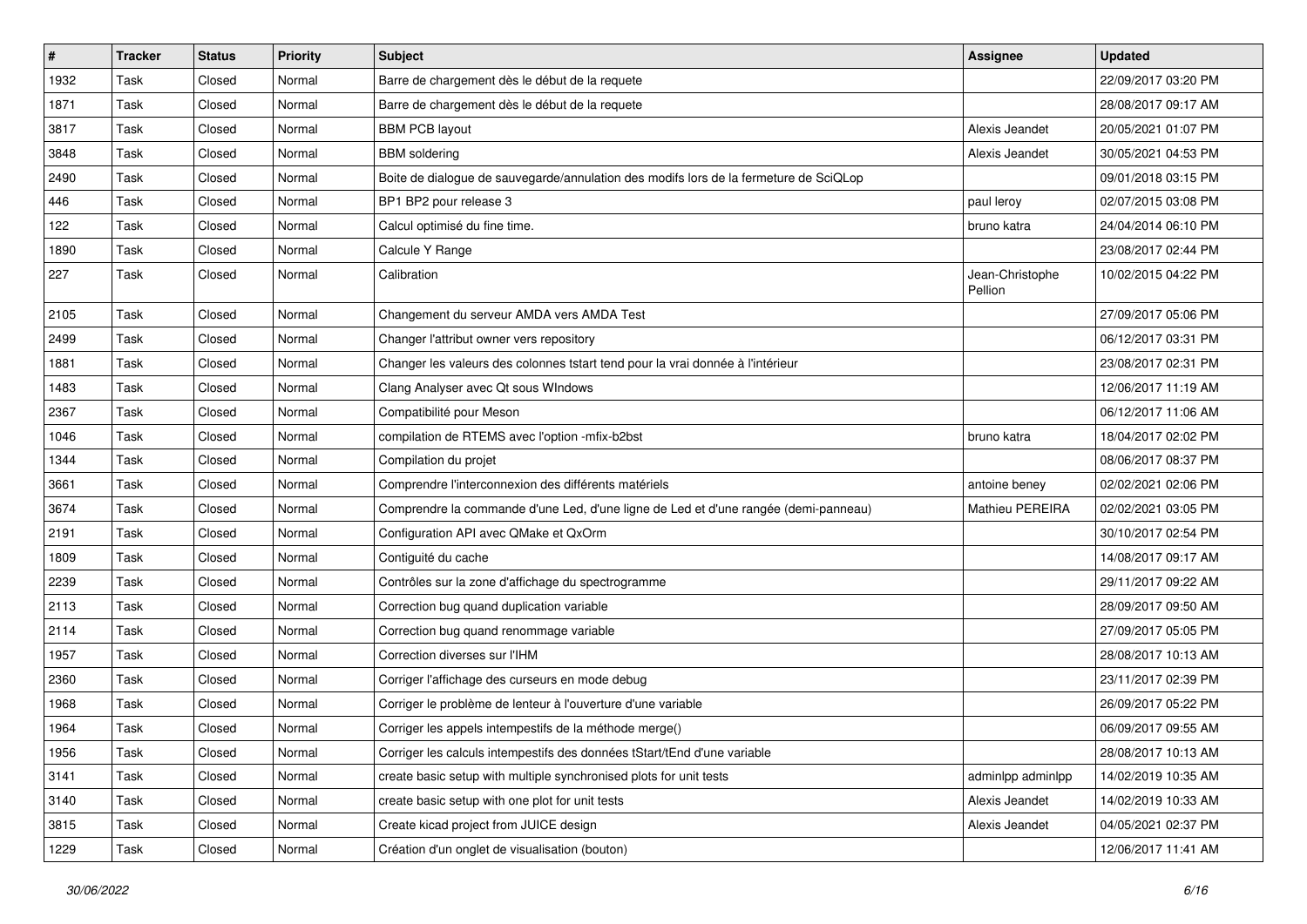| $\vert$ # | <b>Tracker</b> | <b>Status</b> | <b>Priority</b> | <b>Subject</b>                                                                                                            | Assignee         | <b>Updated</b>      |
|-----------|----------------|---------------|-----------------|---------------------------------------------------------------------------------------------------------------------------|------------------|---------------------|
| 1610      | Task           | Closed        | Normal          | Création d'un provider pour le plugin bouchon                                                                             |                  | 26/06/2017 10:32 AM |
| 1431      | Task           | Closed        | Normal          | Création d'une zone de visualisation depuis l'arborescence de données (drag-and-drop)                                     |                  | 14/11/2017 02:18 PM |
| 1578      | Task           | Closed        | Normal          | Création d'une zone de visualisation depuis l'arborescence de données (menu)                                              |                  | 27/06/2017 10:39 AM |
| 1217      | Task           | Closed        | Normal          | Création d'une zone de visualisation depuis l'arborescence de données (menu)                                              |                  | 13/06/2017 02:09 PM |
| 1433      | Task           | Closed        | Normal          | Création d'une zone de visualisation depuis l'inspecteur de variables (drag-and-drop)                                     |                  | 14/11/2017 02:18 PM |
| 1219      | Task           | Closed        | Normal          | Création d'une zone de visualisation depuis l'inspecteur de variables (menu)                                              |                  | 26/06/2017 10:33 AM |
| 2227      | Task           | Closed        | Normal          | Création de la classe SpectrogramSeries                                                                                   |                  | 31/10/2017 02:13 PM |
| 2234      | Task           | Closed        | Normal          | Création du widget de saisie de l'échelle de couleurs                                                                     |                  | 29/11/2017 09:22 AM |
| 2468      | Task           | Closed        | Normal          | Création d'une variable pour l'Evènement sélectionnée                                                                     |                  | 09/01/2018 03:15 PM |
| 896       | Task           | Closed        | Normal          | Data tree D&D                                                                                                             |                  | 14/11/2017 02:21 PM |
| 668       | Task           | Closed        | Normal          | data tree shouldn't show dataset, component etc.                                                                          |                  | 21/03/2016 11:23 AM |
| 1942      | Task           | Closed        | Normal          | Définir l'algorithme de colorisation du spectrogramme                                                                     |                  | 16/11/2017 10:56 AM |
| 1716      | Task           | Closed        | Normal          | Définir le format du fichier JSON                                                                                         |                  | 07/07/2017 09:59 AM |
| 908       | Task           | Closed        | Normal          | Delivery 3.1.0.6                                                                                                          | Veronique bouzid | 17/01/2017 03:12 PM |
| 923       | Task           | Closed        | Normal          | Delivery 3.1.0.7                                                                                                          | Veronique bouzid | 10/03/2017 02:41 PM |
| 927       | Task           | Closed        | Normal          | Delivery 3.2.0.0                                                                                                          |                  | 10/03/2017 02:41 PM |
| 928       | Task           | Closed        | Normal          | Delivery 3.2.0.1                                                                                                          | Veronique bouzid | 10/03/2017 02:41 PM |
| 2294      | Task           | Closed        | Normal          | Déplacement / redimensionnement d'une zone de sélection                                                                   |                  | 05/12/2017 05:50 PM |
| 2260      | Task           | Closed        | Normal          | Déplacement d'un Catalogue d'un DB à un autre                                                                             |                  | 10/11/2017 04:49 PM |
| 2259      | Task           | Closed        | Normal          | Déplacement d'un Event d'un DB à un autre                                                                                 |                  | 10/11/2017 04:49 PM |
| 1439      | Task           | Closed        | Normal          | Déplacement d'un graphe d'une zone de visualisation à une autre                                                           |                  | 14/11/2017 02:27 PM |
| 1440      | Task           | Closed        | Normal          | Déplacement d'un graphe d'une zone de visualisation vers une nouvelle zone                                                |                  | 14/11/2017 02:28 PM |
| 2420      | Task           | Closed        | Normal          | Déplacement et copie d'un Event ou d'un Catalogue propose l'écrasement en argument                                        |                  | 07/12/2017 02:51 PM |
| 361       | Task           | Closed        | Normal          | Design DiscoSpace                                                                                                         | paul leroy       | 09/06/2015 10:48 AM |
| 2053      | Task           | Closed        | Normal          | design et implementation stockage et affichage spectro                                                                    |                  | 16/11/2017 10:58 AM |
| 3083      | Task           | Closed        | Normal          | Détailler la caractérisation du scrubbing et son effet pour SEU dans SDD, SPEC et SUM?                                    | Alexis Jeandet   | 28/03/2019 11:16 AM |
| 3349      | Task           | Closed        | Normal          | Détailler le comportement du scrubbing HW et SW LFR                                                                       | bruno katra      | 01/04/2019 01:55 PM |
| 351       | Task           | Closed        | Normal          | Détailler les fonctionnements de l'acquisition des SWF du mode NORMAL avec SBM1 et SBM2 dans<br><b>SRS et User Manual</b> | bruno katra      | 04/11/2015 04:06 PM |
| 3691      | Task           | Closed        | Normal          | Diagramme des cas d'utilisation/écrire les scénarios associés (forme textuelle)                                           | antoine beney    | 02/02/2021 03:21 PM |
| 660       | Task           | Closed        | Normal          | disable PyQLop until updated                                                                                              |                  | 14/08/2016 04:57 PM |
| 2140      | Task           | Closed        | Normal          | Document d'architecture API Catalogue                                                                                     |                  | 20/10/2017 05:13 PM |
| 2219      | Task           | Closed        | Normal          | Document d'architecture API Spectro                                                                                       |                  | 15/11/2017 05:07 PM |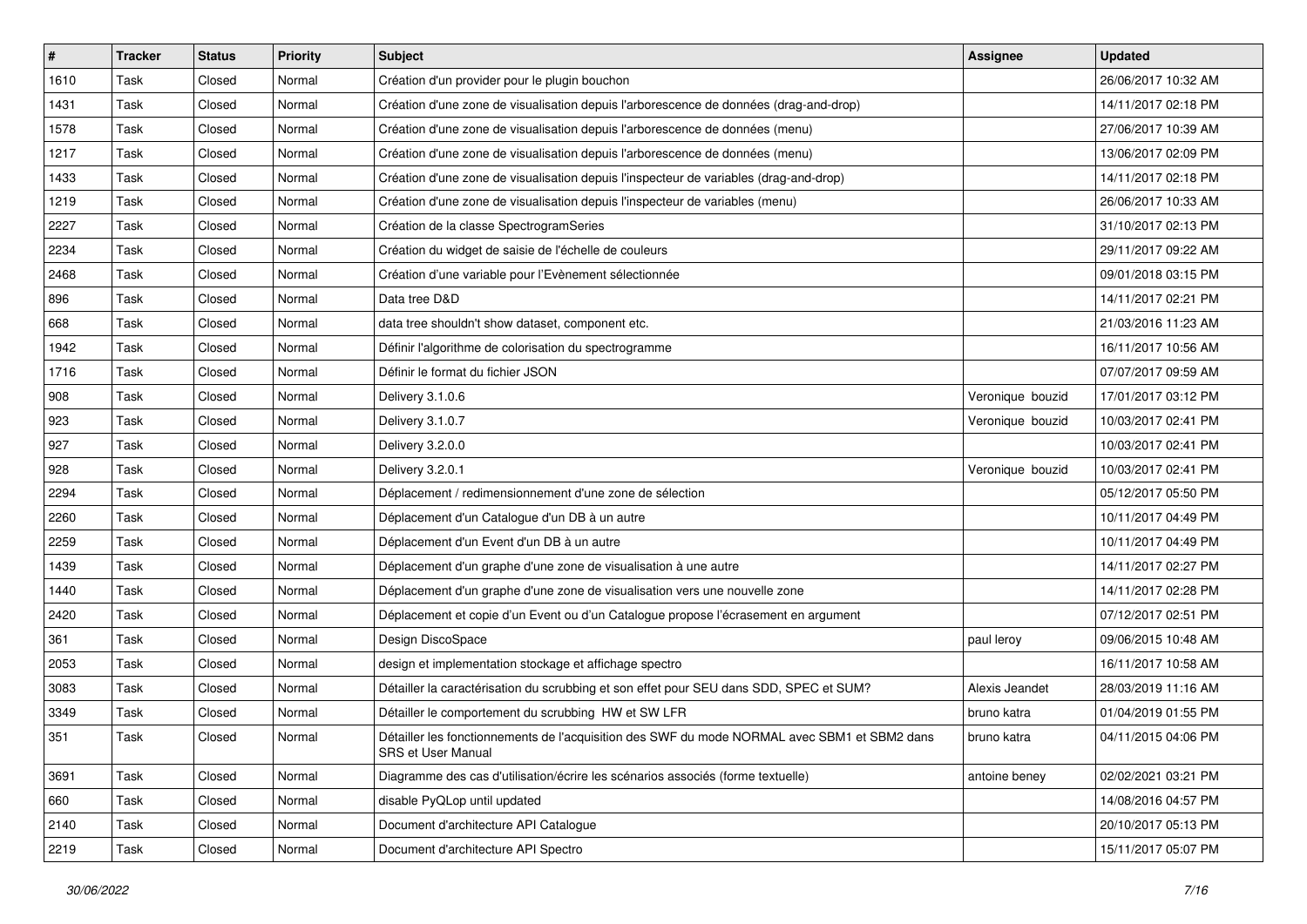| $\vert$ # | <b>Tracker</b> | <b>Status</b> | <b>Priority</b> | <b>Subject</b>                                                                                  | <b>Assignee</b>            | <b>Updated</b>      |
|-----------|----------------|---------------|-----------------|-------------------------------------------------------------------------------------------------|----------------------------|---------------------|
| 2139      | Task           | Closed        | Normal          | Document d'architecture de l'API                                                                |                            | 20/10/2017 03:54 PM |
| 1838      | Task           | Closed        | Normal          | Document de conception de l'API pour spectrogrammes                                             |                            | 10/08/2017 11:21 AM |
| 2295      | Task           | Closed        | Normal          | Drag and drop d'une zone de sélection sur le TimeWidget                                         |                            | 05/12/2017 05:50 PM |
| 2178      | Task           | Closed        | Normal          | Drag and drop de visu vers visu                                                                 |                            | 03/11/2017 01:51 PM |
| 2164      | Task           | Closed        | Normal          | Drag and drop de visu vers visu                                                                 |                            | 23/10/2017 03:48 PM |
| 2253      | Task           | Closed        | Normal          | Drag and drop entre 2 tabs                                                                      |                            | 07/11/2017 11:27 AM |
| 2173      | Task           | Closed        | Normal          | Drag depuis le timeWidget                                                                       |                            | 07/11/2017 11:27 AM |
| 2171      | Task           | Closed        | Normal          | Drag depuis les datasources                                                                     |                            | 07/11/2017 11:27 AM |
| 2172      | Task           | Closed        | Normal          | Drag depuis les variables                                                                       |                            | 03/11/2017 01:51 PM |
| 2484      | Task           | Closed        | Normal          | Drag event sur time widget                                                                      |                            | 18/12/2017 09:34 AM |
| 2485      | Task           | Closed        | Normal          | Drag event sur variable                                                                         |                            | 18/12/2017 09:34 AM |
| 2280      | Task           | Closed        | Normal          | Drop d'une zone de synchro sur le TimeWidget                                                    |                            | 17/11/2017 09:26 AM |
| 2176      | Task           | Closed        | Normal          | Drop de produits dans les variables                                                             |                            | 07/11/2017 11:27 AM |
| 2166      | Task           | Closed        | Normal          | Drop de variables dans la visu                                                                  |                            | 03/11/2017 01:51 PM |
| 2279      | Task           | Closed        | Normal          | Drop du TimeWidget sur une variable                                                             |                            | 17/11/2017 09:26 AM |
| 2174      | Task           | Closed        | Normal          | Drop vers le timeWidget                                                                         |                            | 07/11/2017 11:27 AM |
| 3352      | Task           | Closed        | Normal          | Ecrire et jouer un test consolidé pour période de scrubbing SW                                  | bruno katra                | 01/04/2019 01:50 PM |
| 2206      | Task           | Closed        | Normal          | Effet de bord Event sur Catalogue                                                               |                            | 09/11/2017 09:45 AM |
| 3146      | Task           | Closed        | Normal          | Envoi d une TC dont la taile est inferieure à 16                                                | Veronique bouzid           | 21/11/2018 10:05 AM |
| 1926      | Task           | Closed        | Normal          | Epuration visualisation                                                                         |                            | 11/09/2017 11:51 AM |
| 1883      | Task           | Closed        | Normal          | Epuration visualisation                                                                         |                            | 28/08/2017 09:15 AM |
| 555       | Task           | Closed        | Normal          | Errata RPW-MEB-LFR-SPC-00061-1-8_FPGA_Architecture_Design                                       | Jean-Christophe<br>Pellion | 26/10/2015 04:20 PM |
| 737       | Task           | Stalled       | Normal          | étudier la nécessité de faire un soft reset lors de certains changements de mode                | Alexis Jeandet             | 22/03/2021 12:08 PM |
| 3081      | Task           | Closed        | Normal          | Explication et mise à jour des infos de calcul des cpu load dans SRS, SDD et SUM                | Alexis Jeandet             | 29/03/2019 05:12 PM |
| 3681      | Task           | Closed        | Normal          | Fabrication du boitier LED                                                                      | antoine beney              | 02/02/2021 03:09 PM |
| 510       | Task           | Closed        | Normal          | fields DESTINATION ID on TM LFR PARAMETER DUMP and TM LFR KCOEFFICIENTS DUMP<br>compliant // R3 | Veronique bouzid           | 02/10/2015 04:23 PM |
| 17        | Task           | Closed        | Normal          | Finalisation des développements du module Spectral Matrices                                     | <b>Martin Morlot</b>       | 27/08/2014 10:27 AM |
| 559       | Task           | Closed        | Normal          | Garantir que la réception est désactive sur l'APBUART.                                          | Alexis Jeandet             | 22/03/2021 12:20 PM |
| 1689      | Task           | Closed        | Normal          | Garder le delta T lors des opérations de pan                                                    |                            | 30/06/2017 11:17 AM |
| 3201      | Task           | Closed        | Normal          | GCOV Fonction scrubbing appelée?                                                                | Veronique bouzid           | 13/12/2018 12:16 PM |
| 3149      | Task           | Closed        | Normal          | Gcov pour ce test TC-TOO-SHORT                                                                  | Alexis Jeandet             | 21/11/2018 10:11 AM |
| 3169      | Task           | Closed        | Normal          | GCOV pour SVS-0003                                                                              | Veronique bouzid           | 21/11/2018 09:55 AM |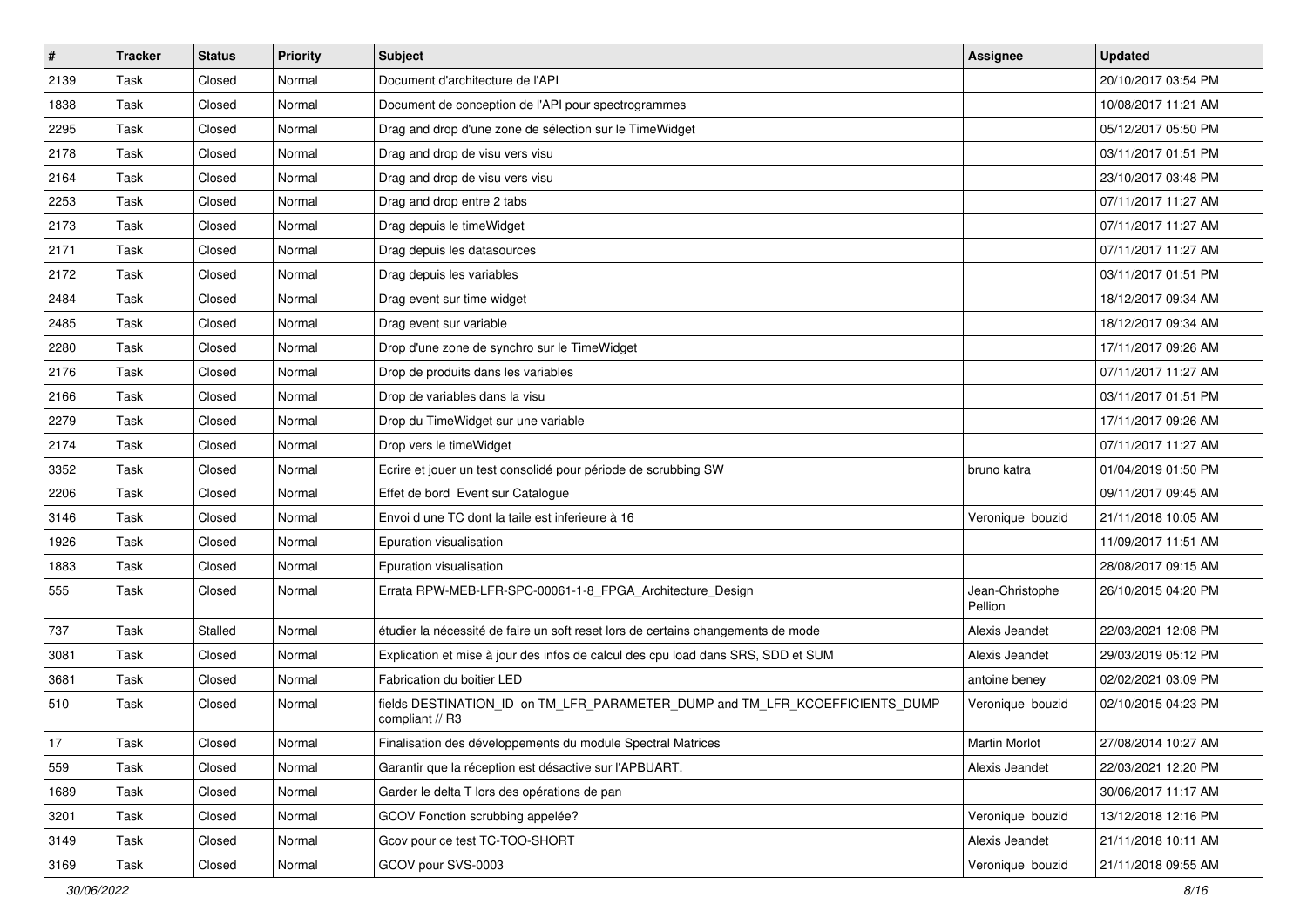| $\sharp$ | <b>Tracker</b> | <b>Status</b> | <b>Priority</b> | <b>Subject</b>                                                                     | <b>Assignee</b>  | <b>Updated</b>      |
|----------|----------------|---------------|-----------------|------------------------------------------------------------------------------------|------------------|---------------------|
| 3166     | Task           | Closed        | Normal          | GCOV pour SVS-0003                                                                 | Alexis Jeandet   | 21/11/2018 09:56 AM |
| 3170     | Task           | Closed        | Normal          | GCOV pour TC_LFR_LOAD_FILTER_PAR                                                   | Veronique bouzid | 21/11/2018 09:54 AM |
| 3165     | Task           | Closed        | Normal          | GCOV pour test SUB-TYPE vs LONGUEUR                                                | Alexis Jeandet   | 21/11/2018 10:00 AM |
| 3164     | Task           | Closed        | Normal          | Gcov pour test SVS-0074                                                            | Alexis Jeandet   | 21/11/2018 10:07 AM |
| 3171     | Task           | Closed        | Normal          | GCOV pour TEST-TYPE                                                                | Alexis Jeandet   | 14/11/2018 12:02 PM |
| 546      | Task           | Closed        | Normal          | génération des rapports de couverture de code avec GCOV                            | Veronique bouzid | 21/11/2018 10:10 AM |
| 2242     | Task           | Closed        | Normal          | Génération du fichier résultat pour un spectrogramme AMDA                          |                  | 22/11/2017 05:52 PM |
| 1972     | Task           | Closed        | Normal          | Générer des std:: vector pour les résultats AMDA                                   |                  | 11/09/2017 12:16 PM |
| 1827     | Task           | Closed        | Normal          | Gérer les valeurs NaN dans AMDA                                                    |                  | 07/08/2017 10:06 AM |
| 2266     | Task           | Closed        | Normal          | Gestion de la cohérence des données                                                |                  | 29/11/2017 09:58 AM |
| 2244     | Task           | Closed        | Normal          | Gestion de la résolution temporelle                                                |                  | 24/11/2017 11:13 AM |
| 2433     | Task           | Closed        | Normal          | Gestion de modification d'un Catalogue                                             |                  | 16/01/2018 02:23 PM |
| 2473     | Task           | Closed        | Normal          | Gestion de modification d'un Evènement                                             |                  | 18/12/2017 09:33 AM |
| 2298     | Task           | Closed        | Normal          | Gestion des actions disponiblent depuis le menu contextuel d'une zone de sélection |                  | 05/12/2017 05:50 PM |
| 2267     | Task           | Closed        | Normal          | Gestion des itérateurs                                                             |                  | 24/11/2017 11:13 AM |
| 2236     | Task           | Closed        | Normal          | Gestion des seuils à l'affichage                                                   |                  | 29/11/2017 09:22 AM |
| 2245     | Task           | Closed        | Normal          | Gestion des trous de données                                                       |                  | 24/11/2017 11:13 AM |
| 2299     | Task           | Closed        | Normal          | Gestions de la toolbar pour sélectionner le mode d'interraction                    |                  | 22/11/2017 05:47 PM |
| 2432     | Task           | Closed        | Normal          | IHM de la fenêtre catalogue                                                        |                  | 18/12/2017 09:33 AM |
| 2422     | Task           | Closed        | Normal          | IHM de la fenêtre catalogue                                                        |                  | 08/12/2017 11:07 AM |
| 2423     | Task           | Closed        | Normal          | IHM de la fenêtre Evènement                                                        |                  | 08/12/2017 11:07 AM |
| 2424     | Task           | Closed        | Normal          | IHM de l'inspecteur                                                                |                  | 08/12/2017 11:07 AM |
| 2193     | Task           | Closed        | Normal          | Imp méthode request Du CatalogueDao                                                |                  | 30/10/2017 02:54 PM |
| 2200     | Task           | Closed        | Normal          | Imp modèle catalogue                                                               |                  | 31/10/2017 04:50 PM |
| 2195     | Task           | Closed        | Normal          | Imp modele event                                                                   |                  | 30/10/2017 02:54 PM |
| 2207     | Task           | Closed        | Normal          | Imp modèle Tag                                                                     |                  | 03/11/2017 03:06 PM |
| 434      | Task           | Closed        | Normal          | Implement a kind of virtual file system for space missions datas.                  | Alexis Jeandet   | 14/02/2019 09:50 AM |
| 3816     | Task           | Closed        | Normal          | Implement low pass filtering                                                       | Fatima Mehrez    | 20/05/2021 01:06 PM |
| 2192     | Task           | Closed        | Normal          | Implémentation de l'API du moteur de recherche                                     |                  | 30/10/2017 02:54 PM |
| 1712     | Task           | Closed        | Normal          | Implémentation de L'API du network controller                                      |                  | 12/07/2017 05:45 PM |
| 2368     | Task           | Closed        | Normal          | Implémentation de la méthode de merge de deux sources de données                   |                  | 30/11/2017 03:11 PM |
| 1821     | Task           | Closed        | Normal          | Implémentation de la nouvelle architecture d'acquisition                           |                  | 14/08/2017 09:47 AM |
| 2235     | Task           | Closed        | Normal          | Implémentation du calcul automatique des seuils                                    |                  | 29/11/2017 09:22 AM |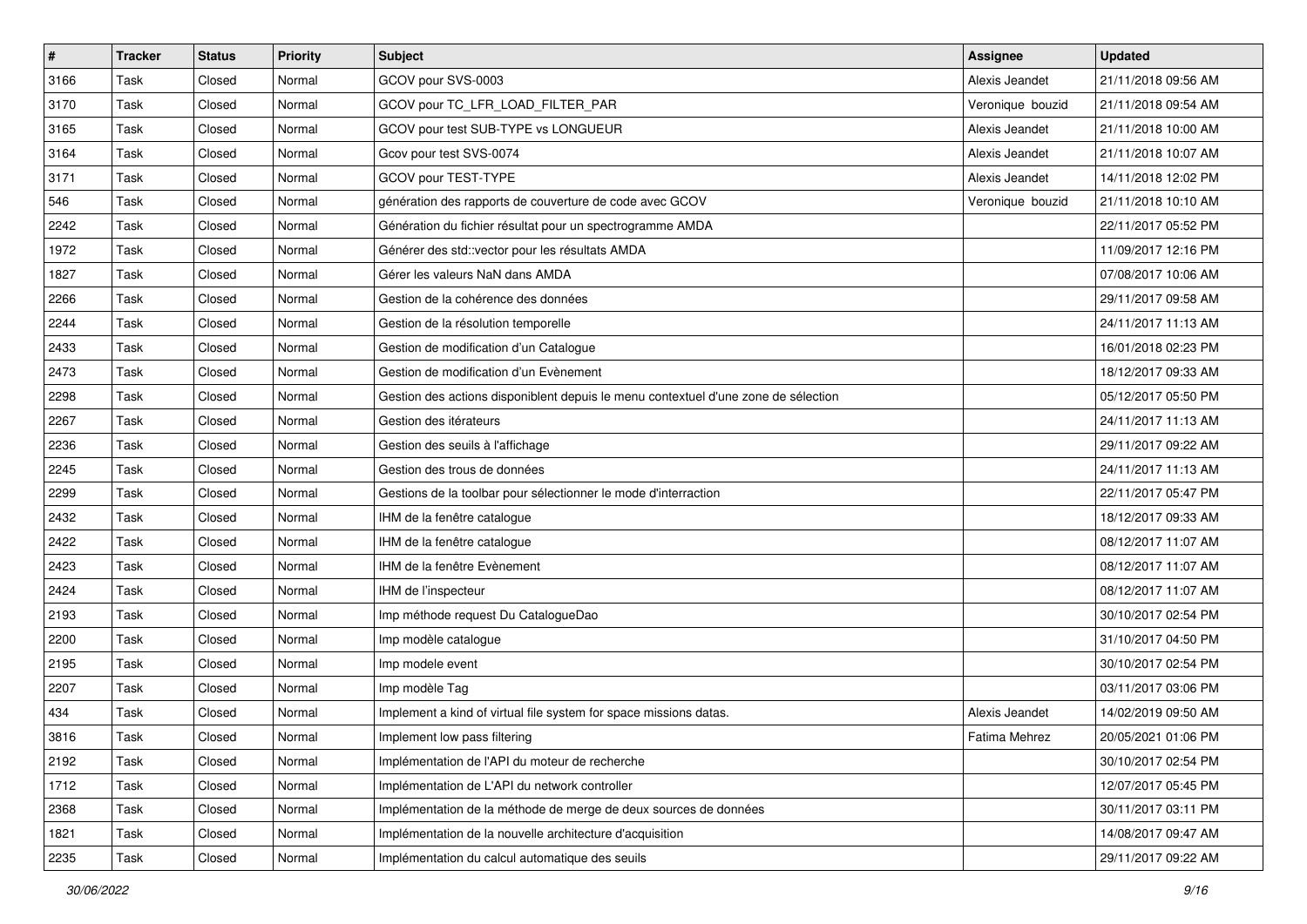| #    | <b>Tracker</b> | <b>Status</b> | <b>Priority</b> | <b>Subject</b>                                                                          | <b>Assignee</b>         | <b>Updated</b>      |
|------|----------------|---------------|-----------------|-----------------------------------------------------------------------------------------|-------------------------|---------------------|
| 2425 | Task           | Closed        | Normal          | Implémentation du widget formulaire sur Catalogue (sans actions)                        |                         | 08/12/2017 11:07 AM |
| 1937 | Task           | Closed        | Normal          | Implémenter l'annulation de requete                                                     |                         | 22/09/2017 03:20 PM |
| 1876 | Task           | Closed        | Normal          | Implémenter l'annulation de requete                                                     |                         | 28/08/2017 09:18 AM |
| 1878 | Task           | Closed        | Normal          | Implémenter la barrière de synchronisation de requete                                   |                         | 24/08/2017 03:51 PM |
| 1938 | Task           | Closed        | Normal          | Implémenter la progression d'une requete                                                |                         | 22/09/2017 03:20 PM |
| 1877 | Task           | Closed        | Normal          | Implémenter la progression d'une requete                                                |                         | 28/08/2017 09:17 AM |
| 1347 | Task           | Closed        | Normal          | Incorporation de Clang Analyzer                                                         |                         | 08/06/2017 08:37 PM |
| 1346 | Task           | Closed        | Normal          | Incorporation de ClangFormat                                                            |                         | 08/06/2017 08:37 PM |
| 1348 | Task           | Closed        | Normal          | Incorporation de cppcheck                                                               |                         | 08/06/2017 08:37 PM |
| 1345 | Task           | Closed        | Normal          | Incorporation de vera++                                                                 |                         | 08/06/2017 08:37 PM |
| 1933 | Task           | Closed        | Normal          | Indiquer pour une variable que les données ne sont pas présentes                        |                         | 27/09/2017 10:19 AM |
| 1872 | Task           | Closed        | Normal          | Indiquer pour une variable que les données ne sont pas présentes                        |                         | 28/08/2017 09:18 AM |
| 1787 | Task           | Closed        | Normal          | Infobulle sur affichage                                                                 |                         | 03/08/2017 09:08 AM |
| 1349 | Task           | Closed        | Normal          | Initialisation de l'API de logging                                                      |                         | 08/06/2017 08:37 PM |
| 2190 | Task           | Closed        | Normal          | Initialisation dépot git                                                                |                         | 23/10/2017 04:35 PM |
| 960  | Task           | Closed        | Normal          | Installation GCOV                                                                       | Veronique bouzid        | 20/09/2018 02:36 PM |
| 3666 | Task           | Closed        | Normal          | Installer la chaîne de compilation                                                      | antoine beney           | 02/02/2021 02:16 PM |
| 3689 | Task           | Closed        | Normal          | Installer le serveur web et tester le panneau d'affichage depuis un moteur de recherche | Mathieu PEREIRA         | 02/02/2021 03:19 PM |
| 3781 | Task           | Closed        | Normal          | Installer/Configurer Raspbian Jessie                                                    | <b>Tristan DAPOIGNY</b> | 28/02/2021 08:21 PM |
| 3668 | Task           | Closed        | Normal          | Installer/Configurer Raspbian Jessie                                                    | lucas ordas             | 02/02/2021 02:17 PM |
| 3658 | Task           | Closed        | Normal          | Installer/Configurer Raspbian Jessie                                                    | Mathieu PEREIRA         | 02/02/2021 02:06 PM |
| 2324 | Task           | Closed        | Normal          | Intégration API Catalogue dans SciQlop                                                  |                         | 06/12/2017 11:40 AM |
| 2456 | Task           | Closed        | Normal          | Intégrer le serveur Python de simulation                                                |                         | 16/01/2018 02:57 PM |
| 2292 | Task           | Closed        | Normal          | Interactions entre le curseur courant et les autres graphes de la zone de synchro       |                         | 22/11/2017 05:47 PM |
| 2386 | Task           | Closed        | Normal          | Interruption aléatoire de l'affichage des données                                       |                         | 06/12/2017 11:05 AM |
| 2213 | Task           | Closed        | Normal          | Intersection de catalogue                                                               |                         | 10/11/2017 02:35 PM |
| 3351 | Task           | Closed        | Normal          | Jouer les tests longs en 3.2.0.24                                                       | bruno katra             | 01/04/2019 01:51 PM |
| 2475 | Task           | Closed        | Normal          | La multi sélection désactive le widget                                                  |                         | 18/12/2017 09:33 AM |
| 2470 | Task           | Closed        | Normal          | La muti sélection désactive ce mode                                                     |                         | 18/12/2017 09:33 AM |
| 2463 | Task           | Closed        | Normal          | La muti sélection désactive ce mode                                                     |                         | 18/12/2017 09:33 AM |
| 2428 | Task           | Closed        | Normal          | La sélection des Evènements désactive la sélection des catalogues et inversement        |                         | 08/12/2017 11:07 AM |
| 2462 | Task           | Closed        | Normal          | Lancement d'une acquisition sur les zones sélectionnées                                 |                         | 18/12/2017 09:33 AM |
| 1375 | Task           | Closed        | Normal          | Lecture du squelette (API générale)                                                     |                         | 08/06/2017 08:37 PM |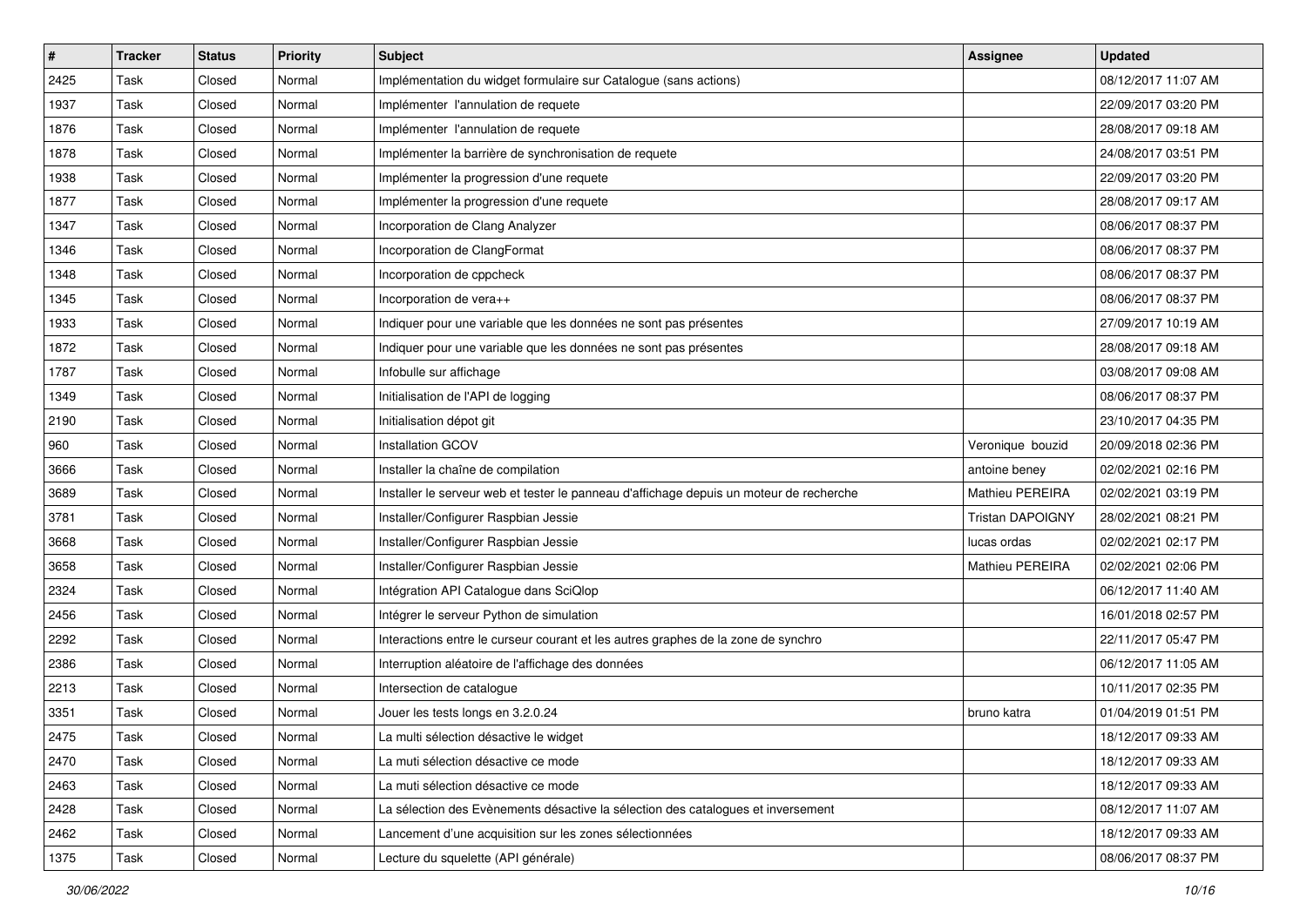| $\vert$ #      | <b>Tracker</b> | <b>Status</b> | <b>Priority</b> | <b>Subject</b>                                                                                                 | <b>Assignee</b>            | <b>Updated</b>      |
|----------------|----------------|---------------|-----------------|----------------------------------------------------------------------------------------------------------------|----------------------------|---------------------|
| 80             | Task           | Closed        | Normal          | LFR EM - WaveFormPicker - 1.0.0 - Validation                                                                   | paul leroy                 | 10/02/2015 03:21 PM |
| 3              | Task           | Closed        | Normal          | LFR EM Bistream - 0.0.2 - Validation                                                                           |                            | 25/02/2014 02:16 PM |
| 7              | Task           | Closed        | Normal          | LFR EM Bistream - 0.0.3 - Validation                                                                           | paul leroy                 | 23/01/2014 01:49 PM |
| $\overline{8}$ | Task           | Closed        | Normal          | LFR EM Bistream - 0.0.5 - Validation                                                                           | paul leroy                 | 23/01/2014 01:50 PM |
| 12             | Task           | Closed        | Normal          | LFR EM Bistream - 0.0.7 - Validation                                                                           | paul leroy                 | 23/01/2014 01:51 PM |
| 26             | Task           | Closed        | Normal          | LFR EM Bistream - 0.0.9 - Validation                                                                           | paul leroy                 | 23/01/2014 01:50 PM |
| 10             | Task           | Closed        | Normal          | LFR EM Bitsream - 0.0.6 - Validation                                                                           | Jean-Christophe<br>Pellion | 23/01/2014 01:50 PM |
| 1967           | Task           | Closed        | Normal          | Limiter le nombre de requêtes générées                                                                         |                            | 27/09/2017 10:26 AM |
| 3047           | Task           | Closed        | Normal          | Livraison de 3.2.0.17                                                                                          | Veronique bouzid           | 02/07/2018 03:20 PM |
| 3048           | Task           | Closed        | Normal          | Livraison de 3.2.0.18                                                                                          | Veronique bouzid           | 28/08/2018 01:26 PM |
| 3080           | Task           | Closed        | Normal          | Livraison de 3.2.0.19                                                                                          | Veronique bouzid           | 31/08/2018 03:52 PM |
| 3086           | Task           | Closed        | Normal          | Livraison de 3.2.0.20                                                                                          | Veronique bouzid           | 08/10/2018 04:51 PM |
| 3119           | Task           | Closed        | Normal          | Livraison de 3.2.0.21 avec gcov                                                                                | Alexis Jeandet             | 13/12/2018 07:53 AM |
| 3168           | Task           | Closed        | Normal          | Livraison de 3.2.0.24 avec gcov                                                                                | Veronique bouzid           | 21/11/2018 10:14 AM |
| 1054           | Task           | Closed        | Normal          | Livraison sources 3.2.0.15 pour analyse Logiscope // W. Recart                                                 | <b>William Recart</b>      | 31/05/2017 06:25 PM |
| 3120           | Task           | Closed        | Normal          | Livraison sources 3.2.0.21 pour analyse Logiscope // W. Recart                                                 | <b>William Recart</b>      | 10/12/2018 03:47 PM |
| 622            | Task           | Closed        | Normal          | livraison srec 3.0.0.20 et 3.0.0.22                                                                            |                            | 22/02/2016 10:36 AM |
| 590            | Task           | Closed        | Normal          | livraison version 3.0.0.13                                                                                     | Veronique bouzid           | 22/02/2016 10:38 AM |
| 690            | Task           | Closed        | Normal          | livraison version 3.1.0.0                                                                                      | Veronique bouzid           | 19/08/2016 01:56 PM |
| 693            | Task           | Closed        | Normal          | livraison version 3.1.0.1                                                                                      | Veronique bouzid           | 19/08/2016 01:57 PM |
| 694            | Task           | Closed        | Normal          | livraison version 3.1.0.2                                                                                      | Veronique bouzid           | 02/06/2016 12:24 PM |
| 2430           | Task           | Closed        | Normal          | Logique Affichage des boutons en fonction du nœud sélectionné                                                  |                            | 08/12/2017 11:07 AM |
| 2431           | Task           | Closed        | Normal          | Logique du widget affiché dans l'inspecteur en fonction des items activées (évènements ou catalogues)          |                            | 08/12/2017 11:07 AM |
| 630            | Task           | Closed        | Normal          | Long Test in normal mode in 3.0.0.22                                                                           | Veronique bouzid           | 22/02/2016 05:47 PM |
| 624            | Task           | Closed        | Normal          | Long test with SBM1 and SBM2 FSW 3.0.0.22                                                                      | thomas chust               | 01/04/2019 11:39 AM |
| 2419           | Task           | Closed        | Normal          | L'import d'un DB ne doit pas avoir d'impact sur les autres DB                                                  |                            | 06/12/2017 05:43 PM |
| 1698           | Task           | Closed        | Normal          | make install sous Linux                                                                                        |                            | 28/06/2017 04:51 PM |
| 1870           | Task           | Closed        | Normal          | Markeur modification                                                                                           |                            | 18/08/2017 09:46 AM |
| 2397           | Task           | Closed        | Normal          | Mauvaise synchronisation entre deux graphes                                                                    |                            | 06/12/2017 11:05 AM |
| 3670           | Task           | Closed        | Normal          | Mesurer/Relever des signaux électriques                                                                        | Mathieu PEREIRA            | 02/02/2021 02:18 PM |
| 1501           | Task           | Closed        | Normal          | Mettre à jour le schéma de représentation des données de variable                                              |                            | 12/06/2017 11:20 AM |
| 3085           | Task           | Closed        | Normal          | Mettre à jour les fréquences et la séquence de calibration pour SCM (CAL_ENABLED) dans SRS, SUM<br>et SPEC/SDD | Alexis Jeandet             | 01/04/2019 11:43 AM |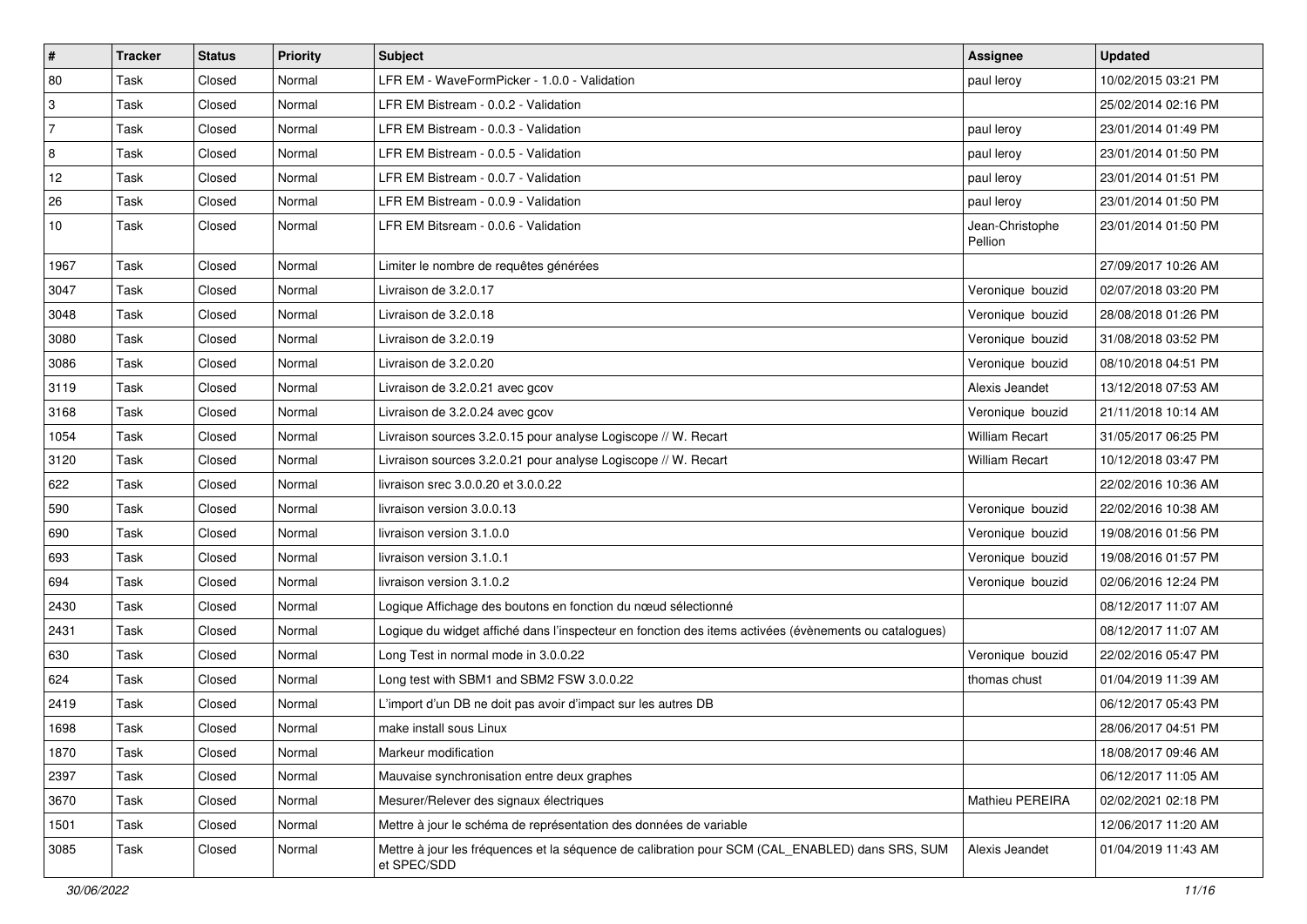| $\sharp$ | <b>Tracker</b> | <b>Status</b> | <b>Priority</b> | Subject                                                               | <b>Assignee</b>            | <b>Updated</b>      |
|----------|----------------|---------------|-----------------|-----------------------------------------------------------------------|----------------------------|---------------------|
| 3084     | Task           | Closed        | Normal          | Mettre à jour SUM avec nouveau comportement power down mode du LEON   | bruno katra                | 17/12/2018 04:03 PM |
| 2502     | Task           | Closed        | Normal          | Mettre en place la structure d'un test aléatoire                      |                            | 21/12/2017 05:57 PM |
| 2504     | Task           | Closed        | Normal          | Mettre en place la validation des tests aléatoires                    |                            | 21/12/2017 05:56 PM |
| 40       | Task           | Closed        | Normal          | MINI-LFR - WFP 0.0.A - Validation                                     | paul leroy                 | 25/02/2014 02:19 PM |
| 41       | Task           | Closed        | Normal          | MINI-LFR - WFP 0.0.B - Validation                                     | paul leroy                 | 25/02/2014 02:20 PM |
| 47       | Task           | Closed        | Normal          | MINI-LFR - WFP 0.0.C - Validation                                     | paul leroy                 | 25/02/2014 02:19 PM |
| 51       | Task           | Closed        | Normal          | MINI-LFR - WFP 0.0.E - Validation                                     | paul leroy                 | 17/02/2014 01:52 PM |
| 67       | Task           | Closed        | Normal          | MINI LFR - WFP & MS - 0.1.2 - VERIFICATION                            | paul leroy                 | 26/02/2014 11:14 AM |
| 69       | Task           | Closed        | Normal          | MINI LFR - WFP & MS - 0.1.4 - VERIFICATION                            | paul leroy                 | 10/02/2015 03:16 PM |
| 991      | Task           | Closed        | Normal          | Mise à jour Banc de test                                              | Veronique bouzid           | 21/06/2018 10:53 AM |
| 13       | Task           | Closed        | Normal          | Mise à jour de la documentation VHDL                                  | Jean-Christophe<br>Pellion | 13/03/2014 07:17 AM |
| 879      | Task           | Closed        | Normal          | mise à jour de la spécification suite aux modification SSS-CP-EQS-753 | bruno katra                | 24/03/2017 11:48 AM |
| 632      | Task           | Closed        | Normal          | Mise à jour document SRS / commutation immediate                      | Veronique bouzid           | 02/03/2016 02:43 PM |
| 1869     | Task           | Closed        | Normal          | Mise à jour du fichier JSON pour AMDA                                 |                            | 14/08/2017 10:31 AM |
| 1834     | Task           | Closed        | Normal          | Mise à jour du fichier JSON pour AMDA                                 |                            | 14/08/2017 09:29 AM |
| 2243     | Task           | Closed        | Normal          | Mise à jour du parser AMDA pour gérer les spectrogammes               |                            | 22/11/2017 05:52 PM |
| 1945     | Task           | Closed        | Normal          | Mise à jour du widget de temps                                        |                            | 09/10/2017 11:08 PM |
| 2263     | Task           | Closed        | Normal          | Mise à jour Event pour Tag                                            |                            | 15/11/2017 02:21 PM |
| 3242     | Task           | Closed        | Normal          | Mise à jour matrice                                                   | bruno katra                | 13/12/2018 03:21 PM |
| 3239     | Task           | Closed        | Normal          | Mise a jour SRS                                                       | bruno katra                | 13/12/2018 03:23 PM |
| 3145     | Task           | Closed        | Normal          | Mise à jour SRS                                                       | bruno katra                | 17/12/2018 03:42 PM |
| 633      | Task           | Closed        | Normal          | Mise à jour SRS /SVS/SVR                                              | Veronique bouzid           | 09/03/2016 01:53 PM |
| 909      | Task           | Closed        | Normal          | Mise à jour SRS et SVS                                                | Veronique bouzid           | 21/06/2018 09:42 AM |
| 655      | Task           | Closed        | Normal          | Mise à jour SRS et SVS / TC > 228 bytes                               | Veronique bouzid           | 09/05/2017 04:00 PM |
| 3240     | Task           | Closed        | Normal          | Mise à jour SVS                                                       | bruno katra                | 13/12/2018 03:22 PM |
| 3241     | Task           | Closed        | Normal          | Mise à jour Validation Report                                         | bruno katra                | 13/12/2018 03:22 PM |
| 3266     | Task           | Closed        | Normal          | Mise à jour Verification report                                       | bruno katra                | 13/12/2018 02:58 PM |
| 1476     | Task           | Closed        | Normal          | Mise en place de la couverture de test gcov                           |                            | 12/06/2017 11:15 AM |
| 2297     | Task           | Closed        | Normal          | Mise en place des actions d'alignements entre les zones de sélections |                            | 16/01/2018 03:17 PM |
| 1920     | Task           | Closed        | Normal          | Mock rampe                                                            |                            | 27/09/2017 10:19 AM |
| 1853     | Task           | Closed        | Normal          | Mock rampe                                                            |                            | 28/08/2017 09:15 AM |
| 2287     | Task           | Closed        | Normal          | Mode d'interaction "affichage des curseurs"                           |                            | 22/11/2017 05:47 PM |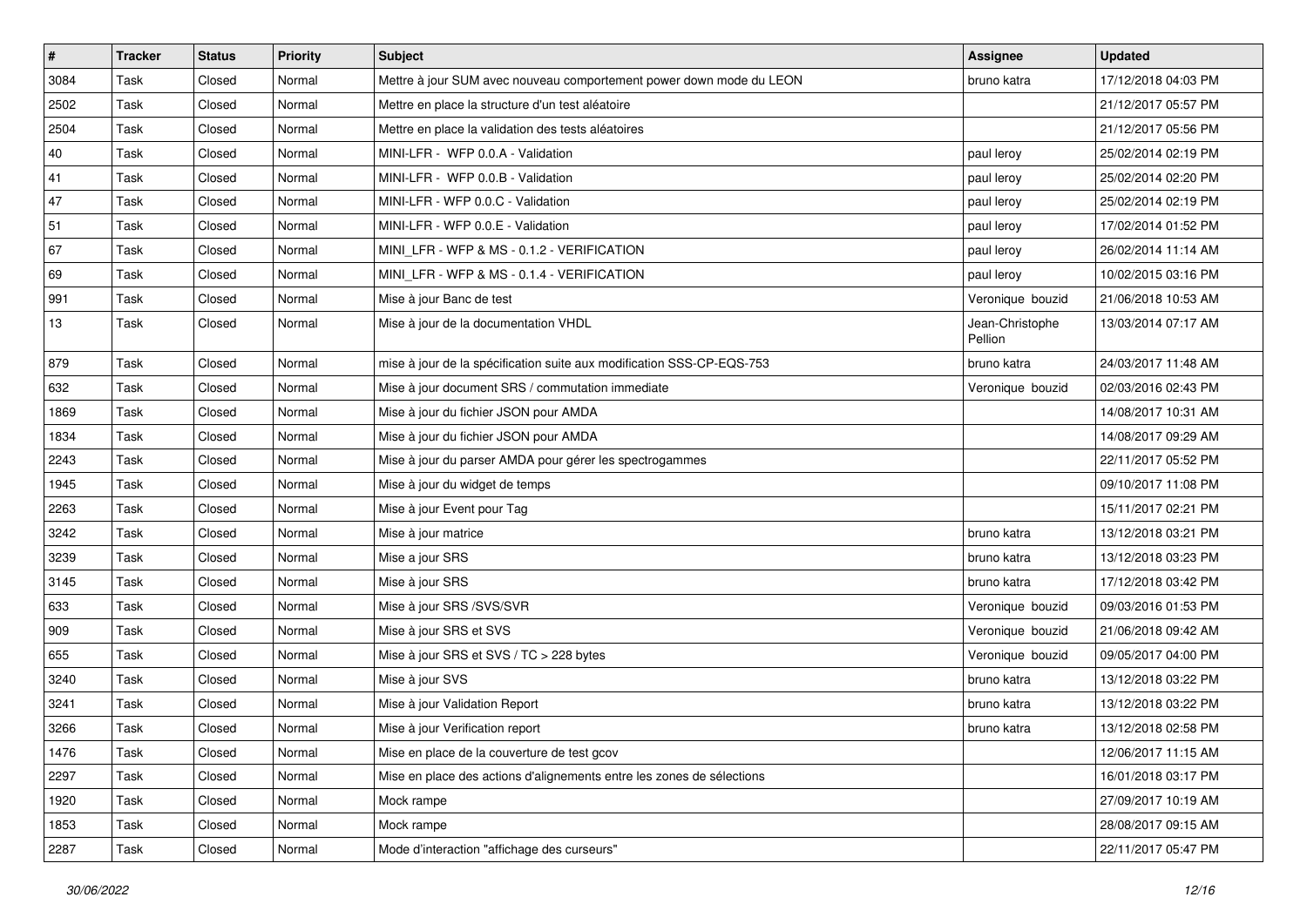| $\sharp$ | <b>Tracker</b> | <b>Status</b> | <b>Priority</b> | <b>Subject</b>                                                                      | <b>Assignee</b>  | <b>Updated</b>      |
|----------|----------------|---------------|-----------------|-------------------------------------------------------------------------------------|------------------|---------------------|
| 2286     | Task           | Closed        | Normal          | Mode d'interaction "edition des zones de sélections"                                |                  | 05/12/2017 05:50 PM |
| 2285     | Task           | Closed        | Normal          | Mode d'interaction "Organisation des graphes"                                       |                  | 22/11/2017 05:47 PM |
| 2284     | Task           | Closed        | Normal          | Mode d'interaction "Zoom"                                                           |                  | 22/11/2017 05:47 PM |
| 2363     | Task           | Closed        | Normal          | Mode d'interaction curseur simple: ajout de la possibilité de panner avec la souris |                  | 05/12/2017 05:50 PM |
| 1701     | Task           | Closed        | Normal          | Modification addDateTime                                                            |                  | 04/07/2017 10:20 AM |
| 2202     | Task           | Closed        | Normal          | Modification d'un catalogue                                                         |                  | 31/10/2017 04:50 PM |
| 2198     | Task           | Closed        | Normal          | Modification d'un Event sans effet de bord                                          |                  | 30/10/2017 02:54 PM |
| 2472     | Task           | Closed        | Normal          | Modification des attributs d'un Evènement                                           |                  | 18/12/2017 09:33 AM |
| 2241     | Task           | Closed        | Normal          | Modification du fichier JSON pour identifier les spectrogrammes                     |                  | 22/11/2017 05:52 PM |
| 2116     | Task           | Closed        | Normal          | Modification du mock plugin pour des données types vectorielles                     |                  | 29/09/2017 11:27 AM |
| 2438     | Task           | Closed        | Normal          | Modification d'un Evènement                                                         |                  | 20/12/2017 10:35 AM |
| 1597     | Task           | Closed        | Normal          | Modification sur le sidePane                                                        |                  | 26/06/2017 10:34 AM |
| 1886     | Task           | Closed        | Normal          | Modifier la représentation interne d'un ArrayData                                   |                  | 28/08/2017 09:10 AM |
| 1485     | Task           | Closed        | Normal          | MR dépot principale                                                                 |                  | 12/06/2017 11:19 AM |
| 66       | Task           | Closed        | Normal          | MS - Verification                                                                   |                  | 02/12/2016 01:15 PM |
| 2296     | Task           | Closed        | Normal          | Multi sélections de plusieurs zones de sélections sur plusieurs graphes             |                  | 05/12/2017 05:50 PM |
| 3348     | Task           | Closed        | Normal          | Nettoyer tous les TBC/TBD dans la SPEC LFR                                          | Alexis Jeandet   | 01/04/2019 01:56 PM |
| 1058     | Task           | Closed        | Normal          | Non-regression                                                                      | Veronique bouzid | 21/06/2018 11:49 AM |
| 1927     | Task           | Closed        | Normal          | Optimisation du merge de DataSeries                                                 |                  | 31/08/2017 11:47 AM |
| 1963     | Task           | Closed        | Normal          | Optimisation du setDataSeries() d'une variable                                      |                  | 31/08/2017 12:31 PM |
| 1888     | Task           | Closed        | Normal          | Optimisation merge et set data                                                      |                  | 28/08/2017 09:15 AM |
| 239      | Task           | Closed        | Normal          | Parametre R2 du Waveform Picker - Doc and Verif                                     | paul leroy       | 10/02/2015 09:05 AM |
| 2435     | Task           | Closed        | Normal          | Personnalisation des icones des nœuds de catalogue                                  |                  | 18/12/2017 09:33 AM |
| 2138     | Task           | Closed        | Normal          | POC de drag and drop                                                                |                  | 20/10/2017 03:54 PM |
| 2391     | Task           | Closed        | Normal          | Possibility to select a zone which is under another zone                            |                  | 16/01/2018 03:17 PM |
| 1067     | Task           | Closed        | Normal          | Preparation Datapack R3++                                                           |                  | 22/06/2018 05:17 PM |
| 1943     | Task           | Closed        | Normal          | Préparer la requête d'acquisition d'un spectrogramme pour AMDA                      |                  | 16/11/2017 10:57 AM |
| 2389     | Task           | Closed        | Normal          | Problème de rafraichissement de variables synchronisées depuis le widget de temps   |                  | 06/12/2017 11:05 AM |
| 2452     | Task           | Closed        | Normal          | Protéger la communication entre le widget et le contrôleur                          |                  | 21/12/2017 05:57 PM |
| 2099     | Task           | Closed        | Normal          | Protéger la communication entre le widget et le contrôleur                          |                  | 06/12/2017 11:05 AM |
| 1971     | Task           | Closed        | Normal          | Protéger la communication entre le widget et le contrôleur                          |                  | 27/09/2017 10:25 AM |
| 1482     | Task           | Closed        | Normal          | Qt Sous Linux                                                                       |                  | 12/06/2017 11:19 AM |
| 437      | Task           | Closed        | Normal          | R3 *** Adaptation TC_LFR_UPDATE_INFO                                                | Veronique bouzid | 06/08/2015 02:33 PM |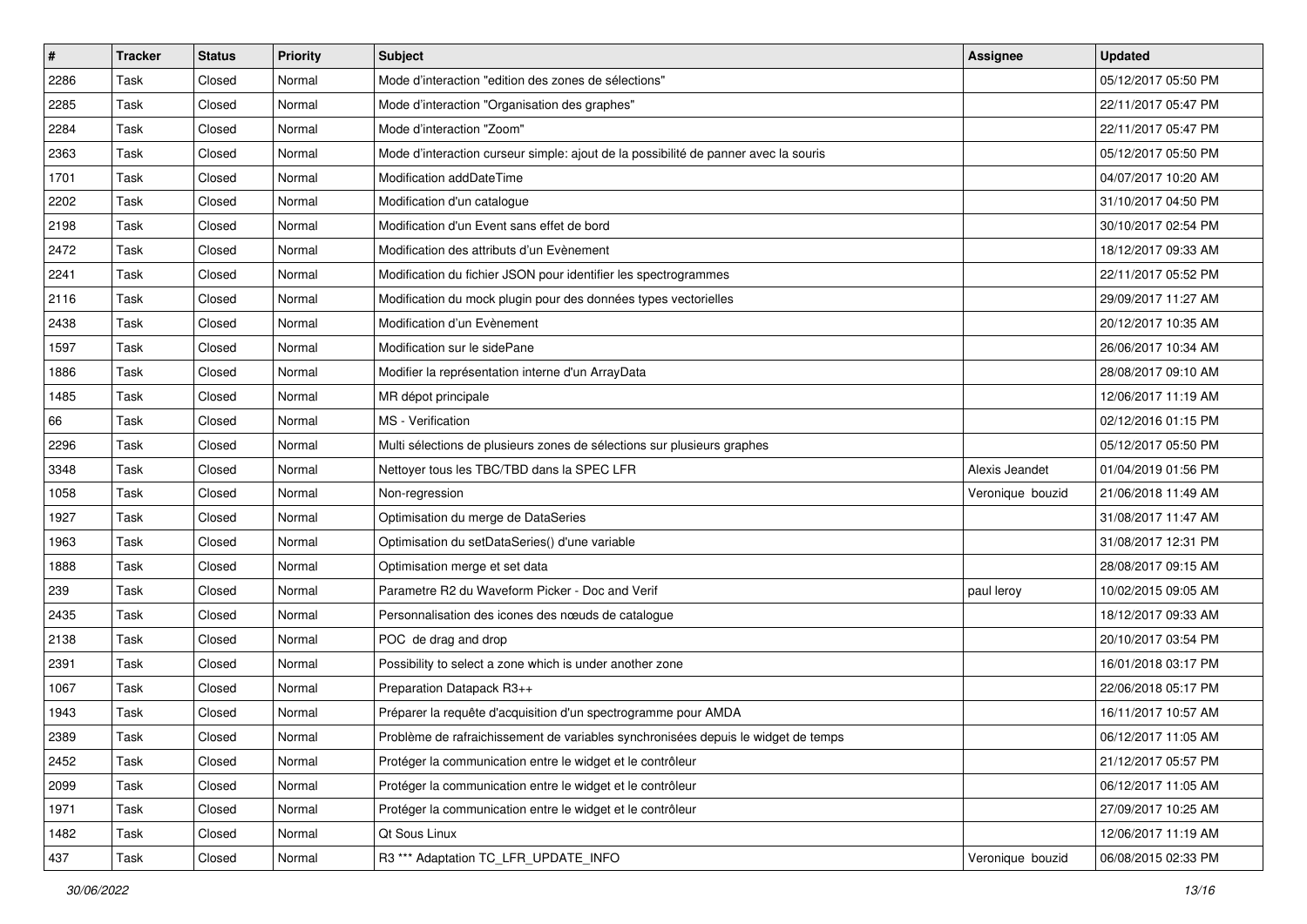| #    | <b>Tracker</b> | <b>Status</b> | <b>Priority</b> | <b>Subject</b>                                                                             | <b>Assignee</b>      | <b>Updated</b>      |
|------|----------------|---------------|-----------------|--------------------------------------------------------------------------------------------|----------------------|---------------------|
| 436  | Task           | Closed        | Normal          | R3: Nouveaux requirements                                                                  | Veronique bouzid     | 26/10/2015 01:50 PM |
| 3685 | Task           | Closed        | Normal          | Réaliser le diagramme d'activités/Découper en fonctions secondaires et répartir les tâches | antoine beney        | 02/02/2021 03:15 PM |
| 3662 | Task           | Closed        | Normal          | Réaliser les connexions/les soudures/les câbles                                            | Mathieu PEREIRA      | 02/02/2021 02:09 PM |
| 2203 | Task           | Closed        | Normal          | Récupération d'un catalogue                                                                |                      | 31/10/2017 04:50 PM |
| 2197 | Task           | Closed        | Normal          | Récupération d'un Event                                                                    |                      | 30/10/2017 02:54 PM |
| 2205 | Task           | Closed        | Normal          | Récupération des Events d'un catalogue                                                     |                      | 31/10/2017 04:50 PM |
| 2209 | Task           | Closed        | Normal          | Récupération des Tags                                                                      |                      | 03/11/2017 03:06 PM |
| 230  | Task           | Closed        | Normal          | Rédaction de la demande de modification pour STEEL                                         | <b>Vincent Leray</b> | 08/04/2015 07:47 AM |
| 2273 | Task           | Closed        | Normal          | Redaction du document d'API pour les curseurs et les zones                                 |                      | 17/11/2017 09:26 AM |
| 2381 | Task           | Closed        | Normal          | Rédaction du document de spécification design pour la gui des catalogues                   |                      | 06/12/2017 09:19 AM |
| 2323 | Task           | Closed        | Normal          | Rédaction du document de spécification design pour la gui des catalogues                   |                      | 29/11/2017 09:42 AM |
| 3693 | Task           | Closed        | Normal          | Rédiger le WIKI                                                                            | Mathieu PEREIRA      | 02/02/2021 03:23 PM |
| 2464 | Task           | Closed        | Normal          | Régler l'impossibilité de d'afficher une variable en cours d'initialisation                |                      | 09/01/2018 03:14 PM |
| 661  | Task           | Closed        | Normal          | Remove hard coded path                                                                     |                      | 21/03/2016 11:39 AM |
| 659  | Task           | Closed        | Normal          | Remove useless old files                                                                   |                      | 14/08/2016 04:58 PM |
| 2434 | Task           | Closed        | Normal          | Renommage du catalogue                                                                     |                      | 18/12/2017 09:33 AM |
| 3175 | Task           | Closed        | Normal          | restore zone move                                                                          | adminlpp adminlpp    | 14/02/2019 10:37 AM |
| 3176 | Task           | Closed        | Normal          | restore zones resize                                                                       | adminlpp adminlpp    | 14/02/2019 10:37 AM |
| 233  | Task           | Closed        | Normal          | retrofit FPGA sur EM+                                                                      | Alexis Jeandet       | 28/07/2015 05:38 PM |
| 2122 | Task           | Closed        | Normal          | Réversibilité vers AMDA v1                                                                 |                      | 29/09/2017 11:29 AM |
| 534  | Task           | Closed        | Normal          | Révision 3.0.0.10                                                                          | Veronique bouzid     | 12/10/2015 10:25 PM |
| 557  | Task           | Closed        | Normal          | Révision 3.0.0.12                                                                          | bruno katra          | 18/01/2016 04:52 PM |
| 520  | Task           | Closed        | Normal          | Révision 3.0.0.9                                                                           | Veronique bouzid     | 05/10/2015 10:55 AM |
| 183  | Task           | Closed        | Normal          | Roadmap TRR2 pour septembre 2014                                                           | bruno katra          | 26/06/2015 10:15 AM |
| 1790 | Task           | Closed        | Normal          | Robustesse AMDA                                                                            |                      | 25/07/2017 05:20 PM |
| 1856 | Task           | Closed        | Normal          | Robustesse AMDA - test fonctionnel                                                         |                      | 23/08/2017 02:45 PM |
| 2216 | Task           | Closed        | Normal          | Sauvegarde d'un DB                                                                         |                      | 09/11/2017 09:42 AM |
| 2449 | Task           | Closed        | Normal          | Sauvegarde d'un catalogue                                                                  |                      | 21/12/2017 05:03 PM |
| 1919 | Task           | Closed        | Normal          | Sciglop sur MAC                                                                            |                      | 27/09/2017 10:19 AM |
| 1850 | Task           | Closed        | Normal          | Sciqlop sur MAC                                                                            |                      | 28/08/2017 09:15 AM |
| 1486 | Task           | Closed        | Normal          | Sciqlop sur MAC                                                                            |                      | 27/06/2017 10:40 AM |
| 1695 | Task           | Closed        | Normal          | Scroll Area                                                                                |                      | 03/07/2017 11:25 AM |
| 3038 | Task           | Closed        | Normal          | SDD : Ajouter un paragraphe sur la caractérisation du filtre IIR                           | Alexis Jeandet       | 01/04/2019 12:03 PM |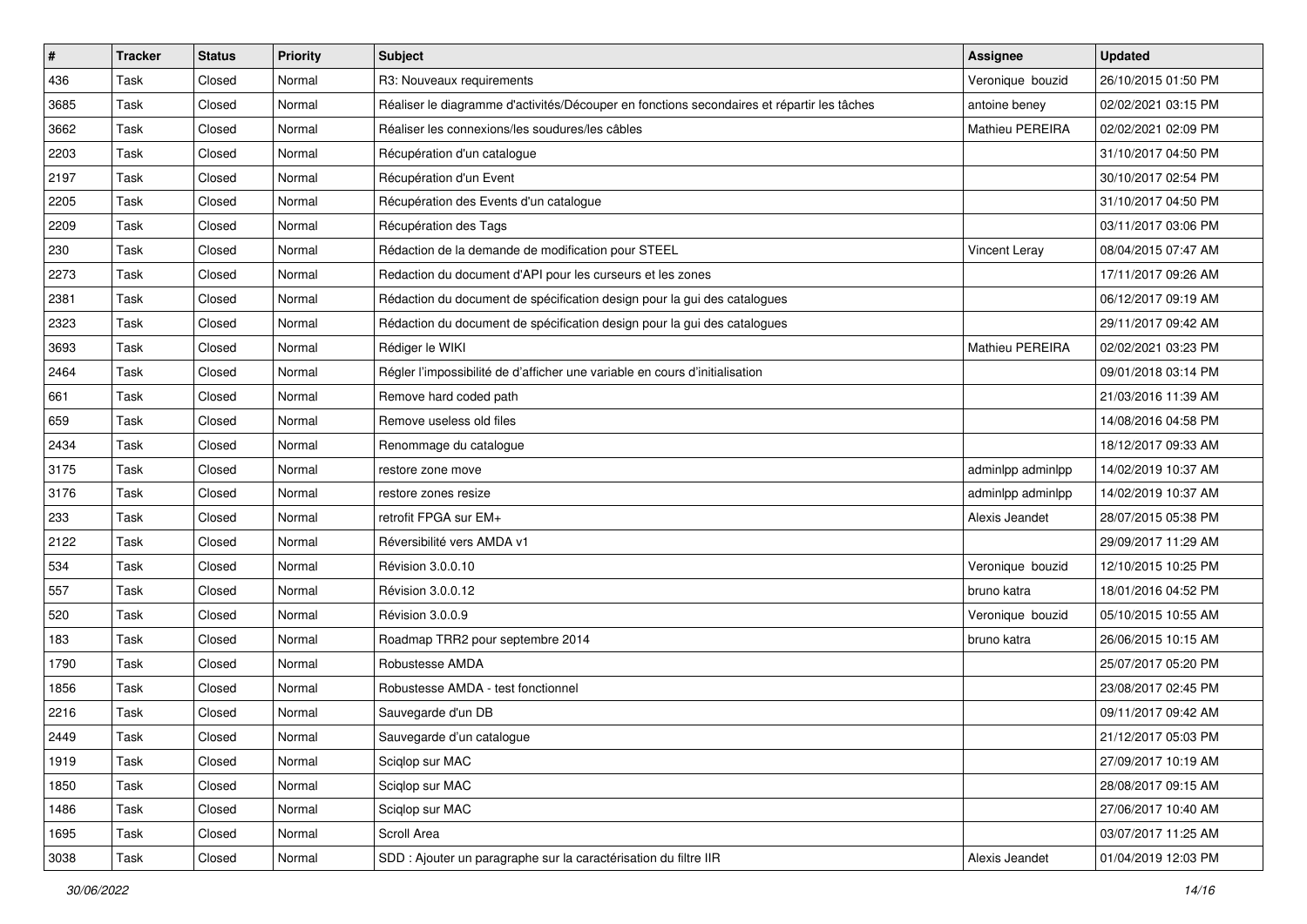| #    | <b>Tracker</b> | <b>Status</b> | <b>Priority</b> | <b>Subject</b>                                                                            | <b>Assignee</b>       | <b>Updated</b>      |
|------|----------------|---------------|-----------------|-------------------------------------------------------------------------------------------|-----------------------|---------------------|
| 1707 | Task           | Closed        | Normal          | Selection de variable depuis le variable manager                                          |                       | 30/06/2017 05:03 PM |
| 19   | Task           | Closed        | Normal          | Sélection du sous-traitant pour les réalisation QM/FM/SM et boitiers                      | paul leroy            | 10/02/2015 03:20 PM |
| 516  | Task           | Closed        | Normal          | SEQUENCE_CNT for TM_LFR_PARAMETER_DUMP and TM_LFR_KCOEFFICIENTS_DUMP                      | Veronique bouzid      | 05/10/2015 10:58 AM |
| 1776 | Task           | Closed        | Normal          | Setting pour la tolérance                                                                 |                       | 28/07/2017 11:42 AM |
| 886  | Task           | Closed        | Normal          | sources 3.1.0.4 modifiées suite à analyse logiscope                                       | <b>William Recart</b> | 13/12/2018 03:26 PM |
| 3355 | Task           | Closed        | Normal          | SPAMR à mettre à jour avec quelques remarques                                             | bruno katra           | 01/04/2019 02:38 PM |
| 2204 | Task           | Closed        | Normal          | Suppression d'un catalogue                                                                |                       | 31/10/2017 04:50 PM |
| 2437 | Task           | Closed        | Normal          | Suppression d'un évènement                                                                |                       | 20/12/2017 10:35 AM |
| 2199 | Task           | Closed        | Normal          | Suppression d'un Event (sans effet de bord)                                               |                       | 30/10/2017 02:54 PM |
| 1231 | Task           | Closed        | Normal          | Suppression d'un onglet de visualisation (bouton)                                         |                       | 12/06/2017 11:41 AM |
| 2210 | Task           | Closed        | Normal          | Suppression d'un Tag                                                                      |                       | 03/11/2017 03:06 PM |
| 1675 | Task           | Closed        | Normal          | Suppression d'une zone de visualisation d'un onglet de visualisation                      |                       | 29/06/2017 10:57 AM |
| 1222 | Task           | Closed        | Normal          | Suppression d'une zone de visualisation d'un onglet de visualisation                      |                       | 27/06/2017 10:38 AM |
| 2496 | Task           | Closed        | Normal          | Suppression de catalogue dynamique                                                        |                       | 21/12/2017 05:04 PM |
| 2446 | Task           | Closed        | Normal          | Suppression de catalogue statique                                                         |                       | 21/12/2017 05:03 PM |
| 2466 | Task           | Closed        | Normal          | Suppression de toutes les graphiques associés à la zone                                   |                       | 16/01/2018 02:23 PM |
| 2467 | Task           | Closed        | Normal          | Suppression de toutes les variables crées par ce mode associé à la zone                   |                       | 16/01/2018 02:23 PM |
| 1596 | Task           | Closed        | Normal          | Suppression du dernier onglet                                                             |                       | 26/06/2017 10:34 AM |
| 2459 | Task           | Closed        | Normal          | Suppression d'Evènements les raccourcie clavier et en fonctions du nœud sélectionné       |                       | 16/01/2018 02:23 PM |
| 2447 | Task           | Closed        | Normal          | Suppression d'un Evènement                                                                |                       | 09/01/2018 03:13 PM |
| 3190 | Task           | Closed        | Normal          | Suppression TM LFR EXE NOT IMPLEMENTED                                                    | bruno katra           | 17/12/2018 04:16 PM |
| 1825 | Task           | Closed        | Normal          | Supprime le paramètre zoom type de la synchro                                             |                       | 14/08/2017 09:17 AM |
| 1782 | Task           | Closed        | Normal          | Synchronisation des graphes                                                               |                       | 25/07/2017 05:19 PM |
| 3188 | Task           | Closed        | Normal          | TC_LFR trop courte (< CCSDS_TC_PKT_MIN_SIZE)                                              | bruno katra           | 18/12/2018 12:12 PM |
| 1775 | Task           | Closed        | Normal          | Télécharger dès que la tolérance n'est plus contenue dans le cache                        |                       | 25/07/2017 05:19 PM |
| 1693 | Task           | Closed        | Normal          | Temps d'une variable lors de l'ajout depuis le variable manager                           |                       | 04/07/2017 10:20 AM |
| 3949 | Task           | Closed        | Normal          | Test basique : 3.3.0.7 avec KCOEFF à 0.0 partout                                          | bruno katra           | 07/04/2022 10:19 AM |
| 1952 | Task           | Closed        | Normal          | Test d'acquisition de données pour le Cosinus Provider                                    |                       | 22/09/2017 03:20 PM |
| 2194 | Task           | Closed        | Normal          | Test unitaire méthode moteur de recherche                                                 |                       | 30/10/2017 02:54 PM |
| 3945 | Task           | Closed        | Normal          | Tester la 3.3.0.7 avec EQM                                                                | bruno katra           | 04/04/2022 12:32 PM |
| 3659 | Task           | Closed        | Normal          | Tester les entrées/sorties                                                                | antoine beney         | 02/02/2021 02:25 PM |
| 1700 | Task           | Closed        | Normal          | Tolérance lors de l'acquisition                                                           |                       | 29/06/2017 09:01 AM |
| 2282 | Task           | Closed        | Normal          | Toujours afficher les scrollbars dans la visualisation sur mac (si elles sont nécessaire) |                       | 16/11/2017 11:24 AM |